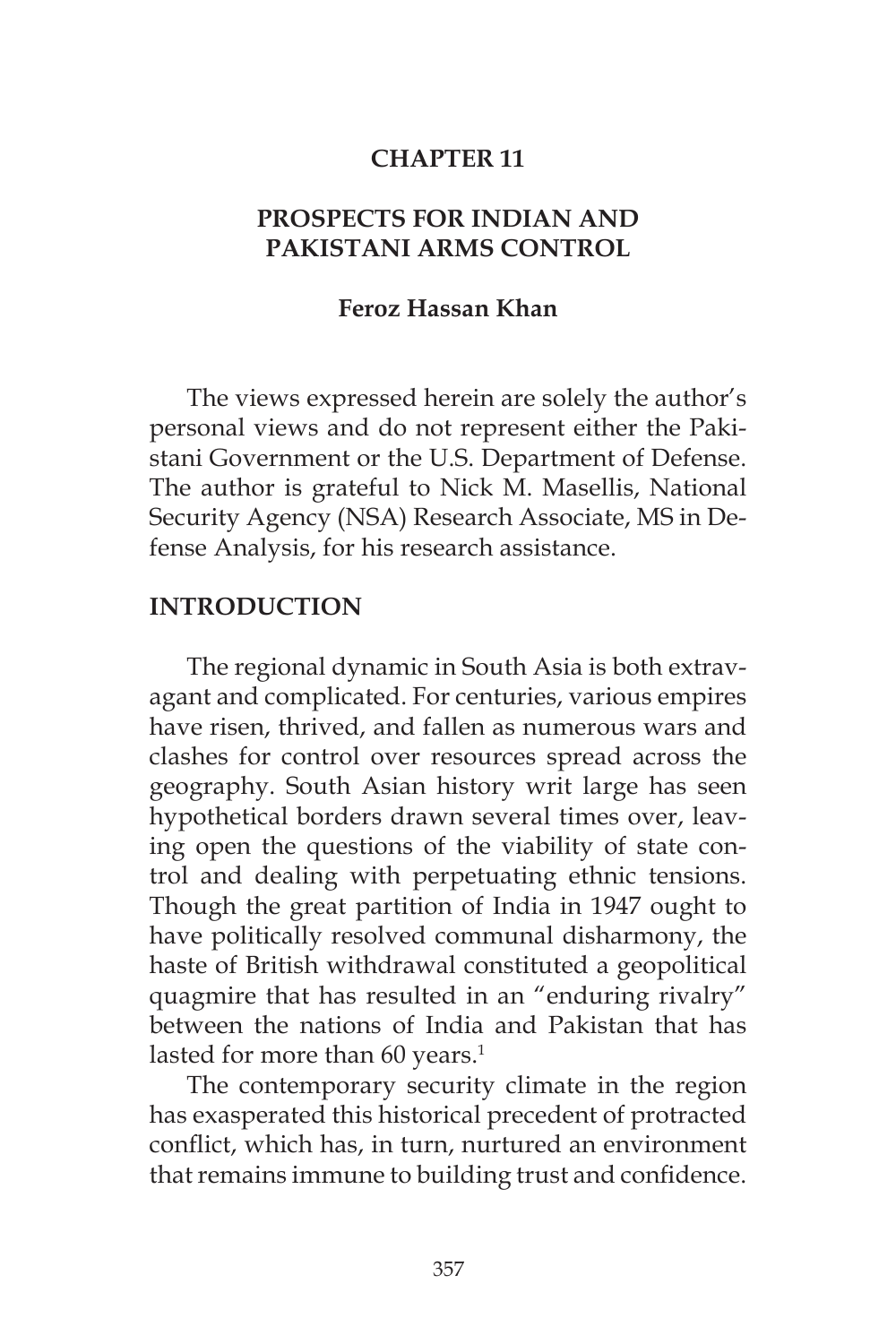Since the demonstration of their nuclear capabilities, both India and Pakistan have increased the risk of wars, cross-border arms buildups, and the lack of sustained peace dialogue, either bilaterally or under the aegis of any third party or international organization. Moreover, the regional security environment breeds broader strategic anxieties in both India and Pakistan, which makes the likelihood of conventional war between the two nuclear-armed neighbors exponentially higher than anywhere else in the world.

Thus, the ensuing regional culture leans more toward military competition, as opposed to strategic restraint and conflict resolution (the *logical* course for strategic stability). Clearly, considering the prospects of arms control and confidence-building measures (CBMs) in the midst of this current regional and international climate remains problematic all to itself, but when strategic imbalances are further influenced by the singular perceptions of the predominant powers in the region, addressing the various grievances becomes ever more convoluted.

Despite these geopolitical calamities, this chapter examines the prospects of arms control and CBMs in South Asia within the next decade. To provide a sustainable and realistic effort toward the latter, the first section will examine the strategic anxieties of India and Pakistan, respectively. The second section will be an overview of treaties and CBMs that have been attempted in the past (some of which are still applicable today), reviewing a trend of crisis and bilateral missteps. The third analyzes the Lahore Memorandum of Understanding (MOU) of 1998 and the Strategic Restraint Regime (SRR) proposals, and how such measures can be more effective in the future. The fourth presents three possible trajectories that the region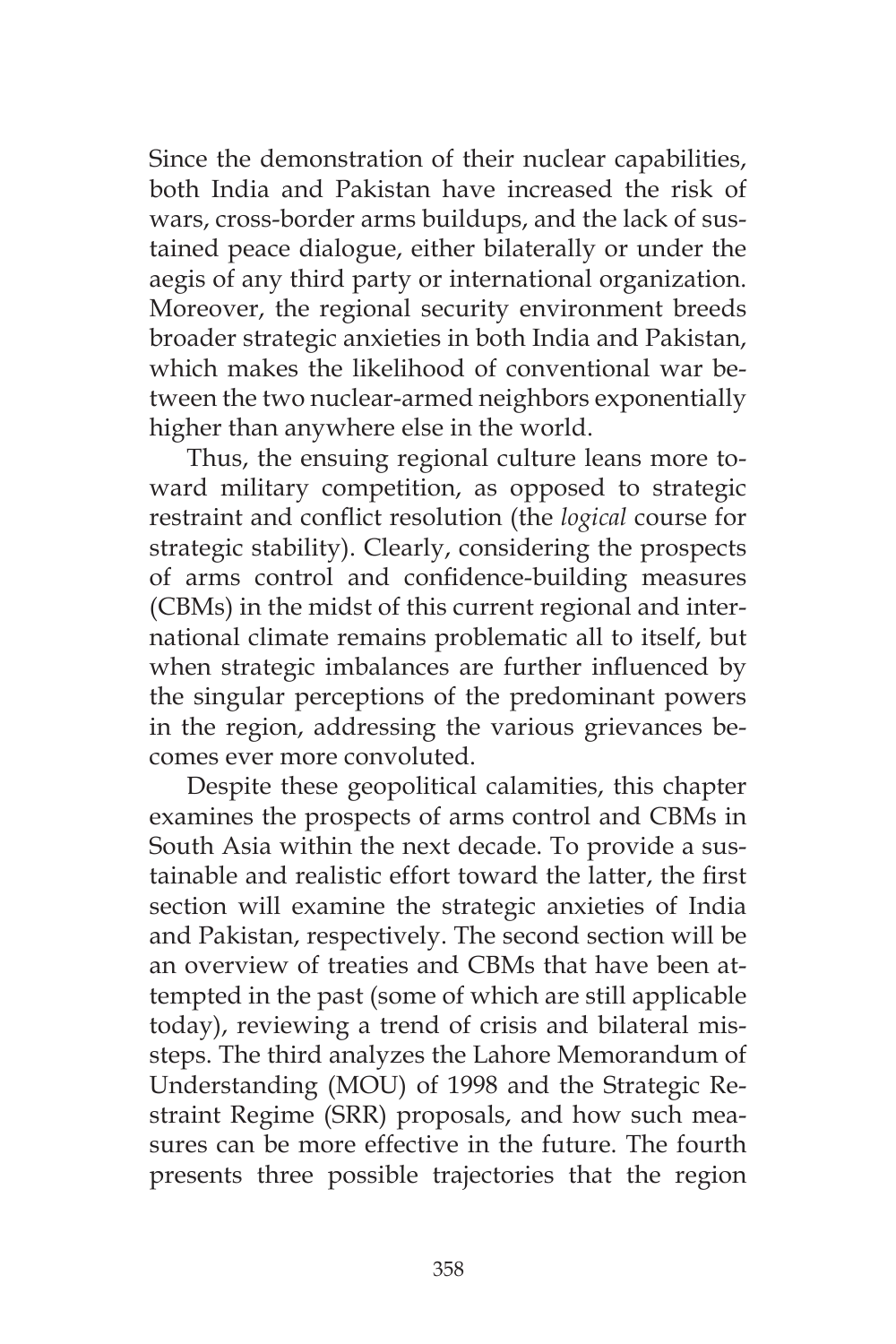might take and suggests new ways forward that can create an environment malleable to pragmatic CBMs and arms control measures feasible in the foreseeable future.

## **STRATEGIC ANXIETIES**

## **India's Strategic Anxieties.**

As previously suggested, the dynamics associated with the endemic rivalry between India and Pakistan must be viewed through the broader lens of regional politics and security. This becomes more apparent when we consider India's perception of Chinese strategic objectives in the region. In order to propose any realistic CBMs for the future, such perceptions must be factored into the overall South Asian security equation.

In general, India believes China is encircling the country by establishing special partnerships with many of India's smaller neighbors. Specifically, India is irked by the growing relationship evolving between China and Pakistan, which India believes has a singular purpose of bringing down its natural rise as an aspiring global power.

One of the more onerous issues is the perception that has come to be known as the "String of Pearls."<sup>2</sup> To provide a frame of reference, Pakistan's Makran coastline has strategic significance, which offers Pakistan options to counter India's projection of power in the Indian Ocean. Pakistan has already shown signs that it is moving to develop broader air and naval capabilities. The buildup of the Gwadar commercial port along this coast—assisted by China—exacerbates India's anxieties, and provides Pakistan with broader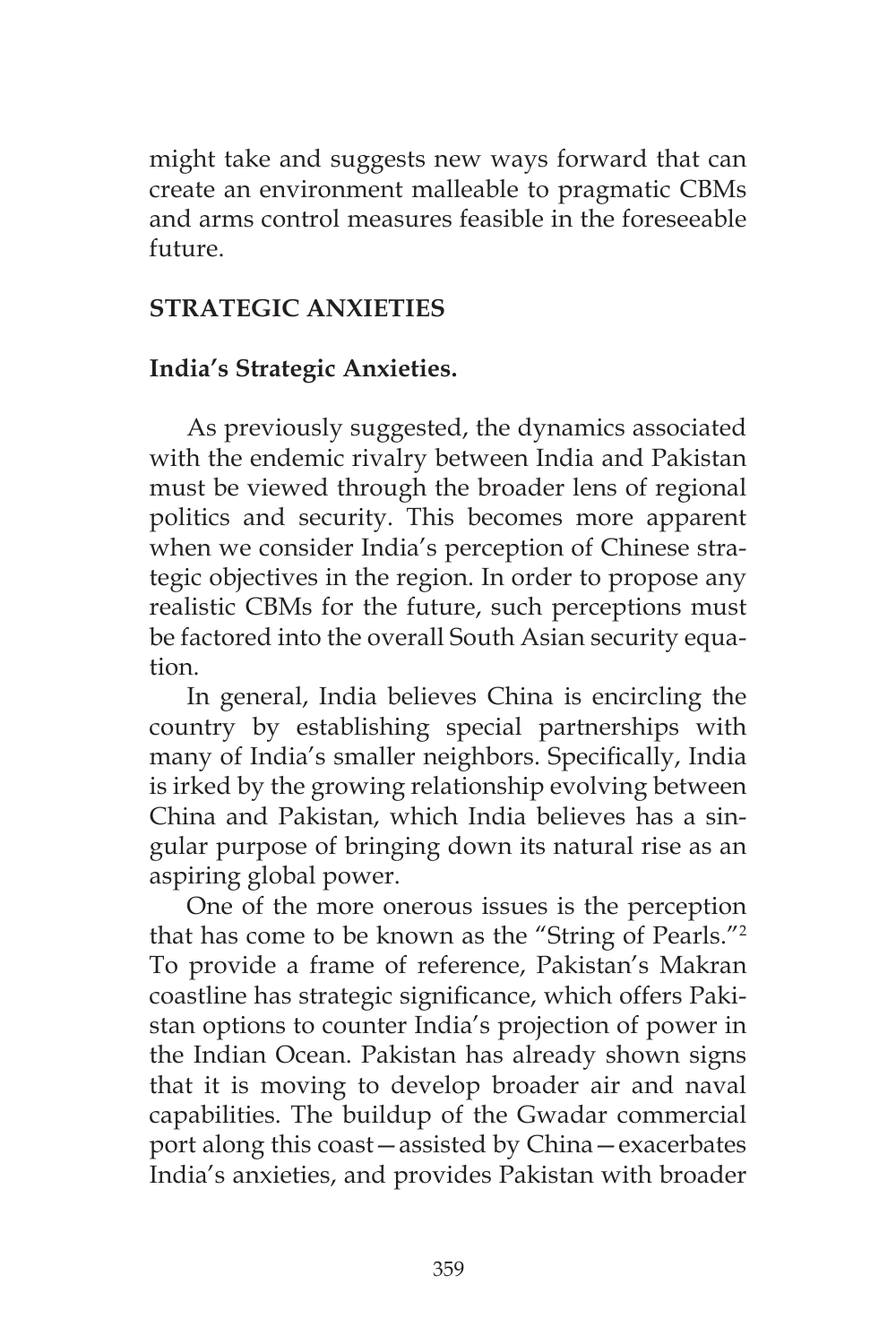strategic utility. For the Chinese, the buildup provides a potential access to energy pipelines that would "unlock trade routes to the market and energy supplies of Central Asia," with less risk.3

This is significant, since India is geographically restricted in its access to the East as well as the West, due to the physical presence of Bangladesh and Pakistan, as well as the Himalayas to the North. In this regard, India's access to Southwest Asia runs into a geographical barrier because of its rivalry with Pakistan. Similarly, India succumbs to constraints from East Asia via Bangladesh/Burma, which physically block India's access to those markets. With China also entering the scene with growing presence along the Makran Coast, the situation from India's perspective becomes ever more tenuous. This, in turn, forces India to rely on its maritime capabilities in order to maintain trade routes and logistics between its continental shores and the rest of the world, making up for this strategic handicap.

As a part of its expanded naval presence, India has launched ballistic missile subs and other naval capabilities that can act as an extended security arm for protecting its various trade routes, as well as enable a third-strike capability (in addition to its land-based and air assets). India's growing presence in the maritime environment, in conjunction with its overall strategic rise, makes its smaller neighbors nervous. This strategic apprehension creates a ripple effect across the region, in which the smaller countries move closer to external alliances in order to balance India's rising power.

Additionally, India believes China is propping up Pakistan's nuclear and military capabilities in areas where Western technologies are not providing the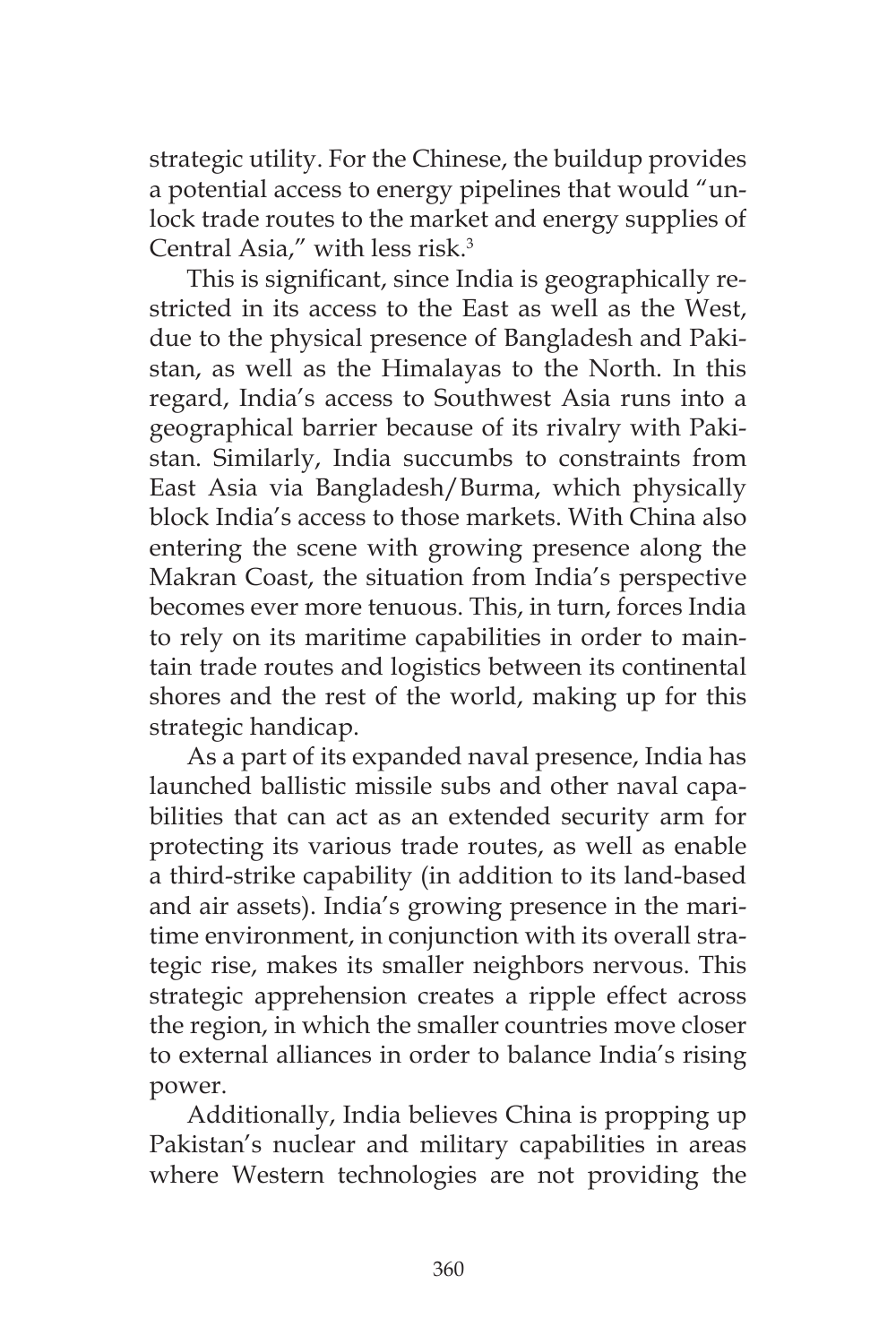need. In particular, India is under the impression that Pakistan is taking advantage of America's involvement in Afghanistan, which places it in a unique position to acquire strategic capabilities and other political remunerations.

Regardless of these concerns, India's strategic calculus of structural and conventional force advantages over Pakistan was neutralized (to an extent) ever since Pakistan demonstrated its nuclear capability in 1998. Many Indian strategists believe, however, that this nuclear hedge provides Pakistan with the ability to conduct asymmetric warfare against India boldly without fear of reprisal. This reinforces India's belief that as long as Pakistan can keep India engaged inwardly through insurgencies (as well as build upon its strategic alliances with the United States and China), India's rise to power will be curtailed.

## **Pakistan's Strategic Anxieties.**

Generally speaking, Pakistan's strategic anxieties in the region are a mirror reflection of India—vis-à-vis the other half of the "enduring rivalry." For Pakistan, however, the objective is threefold and simplistic in nature: national survival; remain a relevant actor in the region; and refuse to be marginalized by India.

Pakistan is also a country that wields vast manpower, with a population of 170 million; strong strategic assets in the shape of nuclear weapons and natural resources; a half million-size conventional army; and as a proactive player in the Muslim world. The latter status not only serves as a means to connect with the Muslim community on a bilateral sense, but helps Pakistan play a role in bridging Islamic countries with China and United States. Despite such macro-level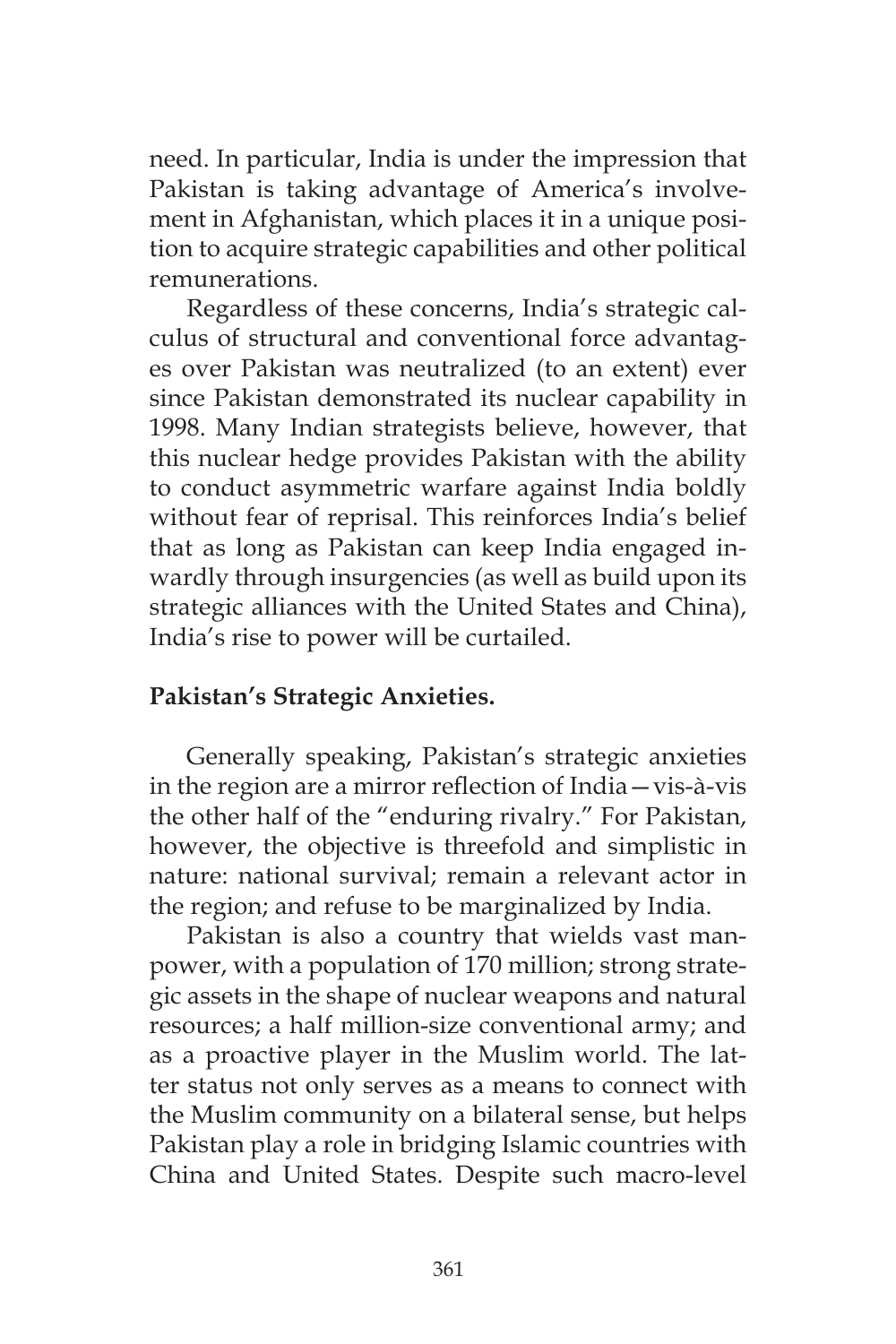accolades, the intense rivalry and competition with India over the past 60 years has made Pakistan Indiaphobic and "paranoid" concerning a variety of issues.

Much like India's concerns over the geographic firewall that restricts its land accessibility to the East and West, so does Pakistan interpret India's foreign policy maneuvers as geopolitically encircling the state. As India increases its influence and presence in Afghanistan through a slew of consulates, Pakistan considers these developments hostile to its interests. India has also established a strategically located air base in Tajikistan (Ayni Air Base in Dushanbe), which also adds to these suspicions. Furthermore, India's investment in the Iranian port of Chabahar—50 miles West of Gwadar Port—and construction of roads through Zahedan into Afghanistan, adds additional tension in an area that is essential for transporting goods and energy to a host of countries. All of these moves are, respectively, viewed as encircling Pakistan.

There are also operational issues that hinder Pakistan's strategic balance on its eastern and western borders. India's strategic orientation remains toward Pakistan, where the bulk of its armed forces are deployed. As a result, since 1948, Indian and Pakistani troops remain deployed—eyeball to eyeball—along the Line of Control (LOC) in Kashmir. On the opposite side of its border, Pakistan's anxieties are no more apparent than in the quantity of internal strife that has embroiled it in multiple insurgencies and instabilities along its frontier territory. In sum, Pakistan is caught between striking a balance of dealing with India and crushing multiple insurgencies, while still retaining interests in Afghanistan.

The ultimate nightmare for Pakistan is to live with two hostile neighbors—India in the East and Afghani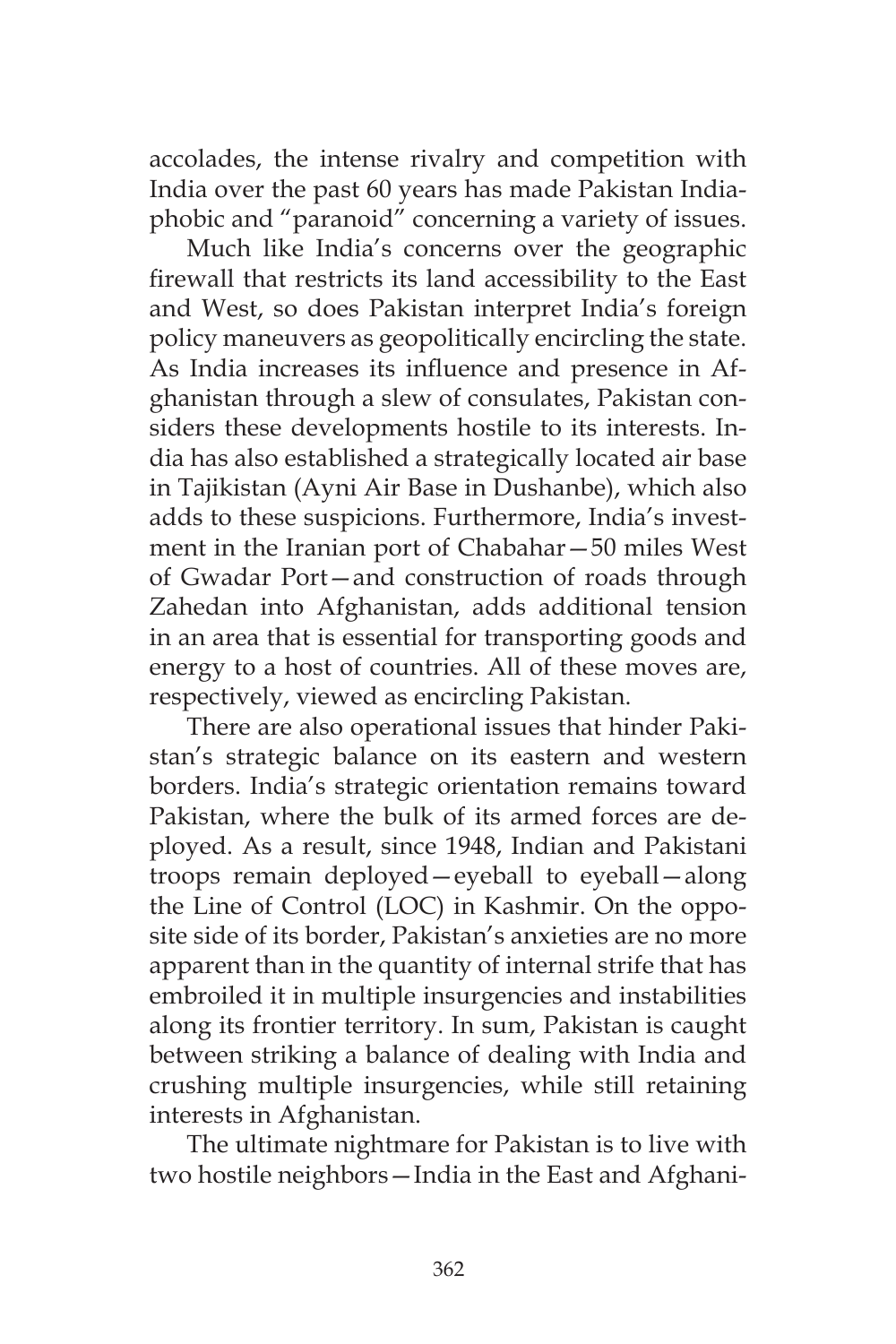stan in the West. Pakistan believes that unless conflict is resolved with India, it has no choice but to seek balance with an ethnically diverse and friendly government in Kabul—a government that does not conduct negative bidding on the behest of powers hostile to Pakistan and further destabilizes the already troubled western border areas. On the contrary, if Afghanistan becomes a strategic satellite of India's geopolitical outmaneuverings, in addition to the ongoing problems in Jammu and Kashmir, a perpetual state of tension and crisis will continue to loom between the three countries.

Overarching these regional issues is Pakistan's fear that its long-term ally, the United States, may eventually turn against it under Indian influence. The U.S.- India nuclear deal was an event that has exacerbated these anxieties, viewed by Pakistan as skewing the imbalance in greater favor of the already powerful India. In fact, since September 11, 2001 (9/11), there has been a slow erosion of overall international sympathy with Pakistan's grievances, especially over the issues of Jammu and Kashmir; the socioeconomic costs of 3 decades of Afghan wars; and daily episodes of terrorism within the country.

The prospects of such growing imbalances of political and economic disparities vis-à-vis India, coupled with mounting internal problems (especially persistent terrorism ranging from Quetta to Swat), will continue to endanger Pakistan's cumulative national power. Under consistent pressure from India, instability in Afghanistan, and a fragile domestic structure, Pakistan as a state will become significantly weak and unstable. Therefore, its aforementioned strengths could very well become its vulnerabilities and stir broad international upheaval. Under these circum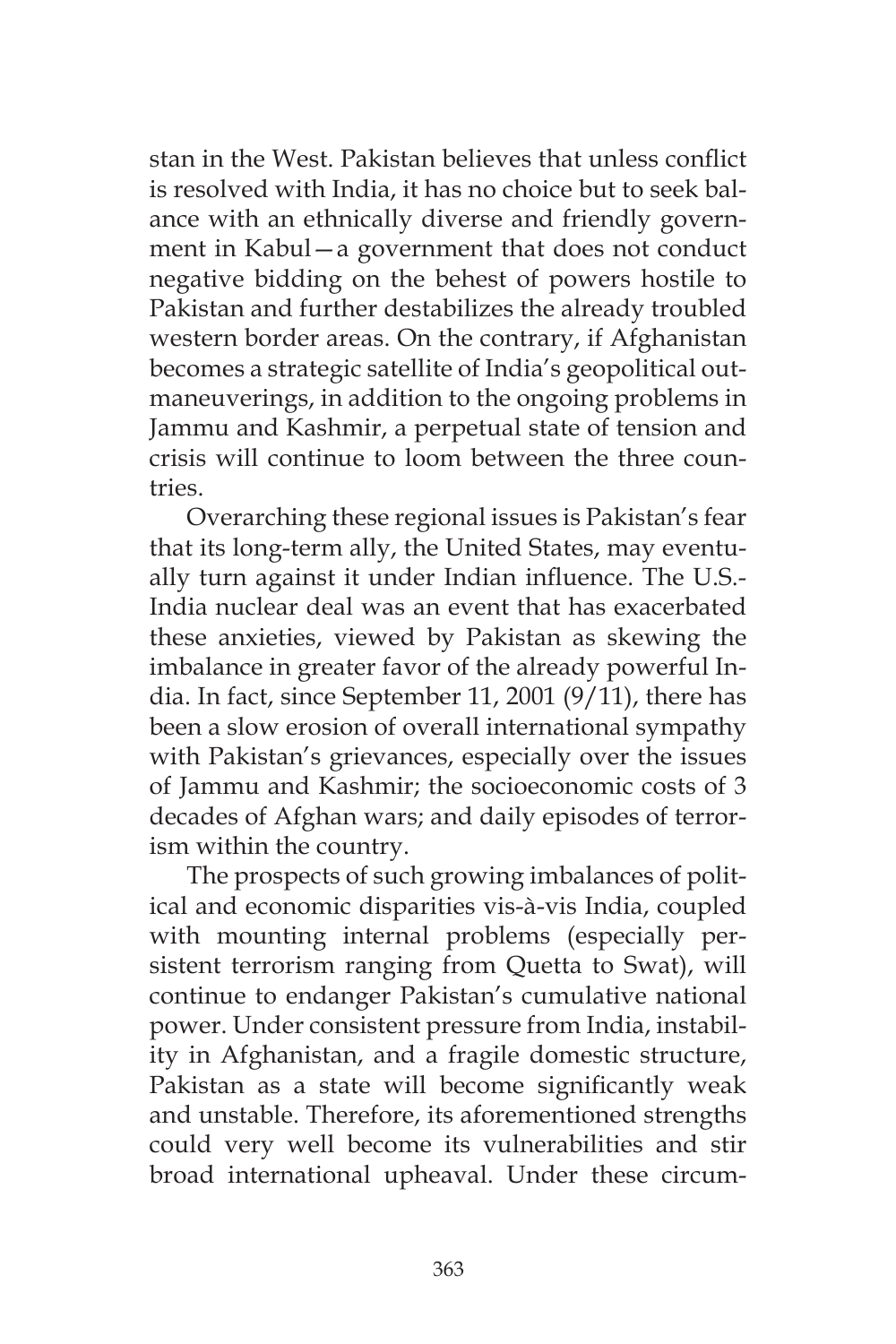stances, Pakistanis are keener to obtain a strategic peace with India, which would allow them the space and time to recover from these multiple challenges.

## **Breaking the Gridlock.**

Given both India and Pakistan's strategic anxieties, it is no wonder that they succumb to gridlock rather than a path of reconciliation and CBMs. Further, because of blatantly conflicting objectives between the two countries—one global and the other regional security competition and asymmetry of interests continue to grow between the two. Despite negativity and pessimism, however, there is potential for both new CBMs and arms control. A brief overview of the CBMs from 1947 to date illustrates the nature of the problem, and a conceptual framework of past initiatives is also necessary to consider—especially given that past attempts have been directly affiliated with crisis and entrenched in ulterior motives. Nonetheless, learning from these unsuccessful attempts will strengthen considerations when framing such policies in the future.

## **AN OVERVIEW OF MAJOR AGREEMENTS AND TREATIES**

One of the explanations attributed to such a track record has been indebted to the fact that each major treaty, or CBM, has had a high point of origin in crisis resolution. Historically, Pakistan preferred outside mediation in disputes with India, because as a smaller and weaker party with a strong sense of morality on its side, Pakistan could win justice through such means (e.g., international organizations like the United Nations [UN], or seeking alliance with major powers).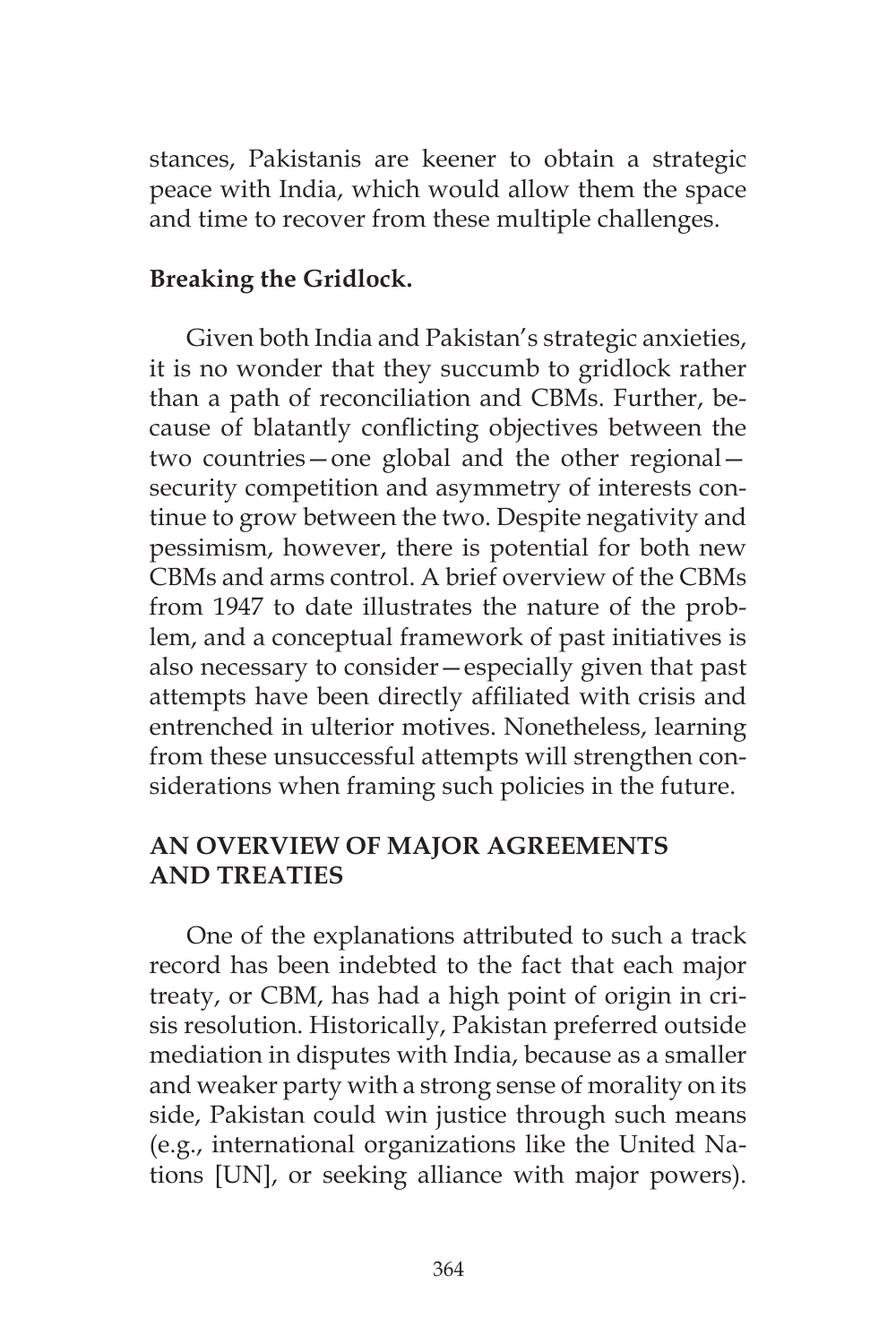That proved to be a fallacy. Instead, Pakistan became a geopolitical pawn between great powers during the Cold War. Rather than strengthening itself by alliance and relevancy against its archrival India, it found itself in strategic competition with India in which the trajectories favored India, while the alliance did not mitigate its security concerns. This, then, became a fundamental reason for Pakistan to seek a nuclear weapons program.

India, on the other hand, has always despised outside intervention in its subcontinental affairs and has sought to address all problems to be resolved on a bilateral basis because of the asymmetric power is tipped in its favor. In general, bilateralism has suited India for strategic reasons, and conforms to its traditional nonaligned stance of keeping the superpowers away from the region.

Nevertheless, despite India's insistence on bilateralism, not a single problem has been resolved on a bilateral basis. Moreover, since 9/11, Pakistan has come under scrutiny from the international community with regard to its policy of using asymmetric force to settle the dispute of Jammu and Kashmir. In this context, outside intervention does not necessarily favor Pakistan and even could strengthen India's position. Aside from the present disparity, treaties and agreements that were brokered by outside intervention in the past have led to both India and Pakistan having a generally good record of implementation.

#### **Major Agreements and Treaties, 1947-2004.**

The first agreement after the 1947-48 War over Kashmir, through bilateral talks between India and Pakistan, came about as an extension of a UN Security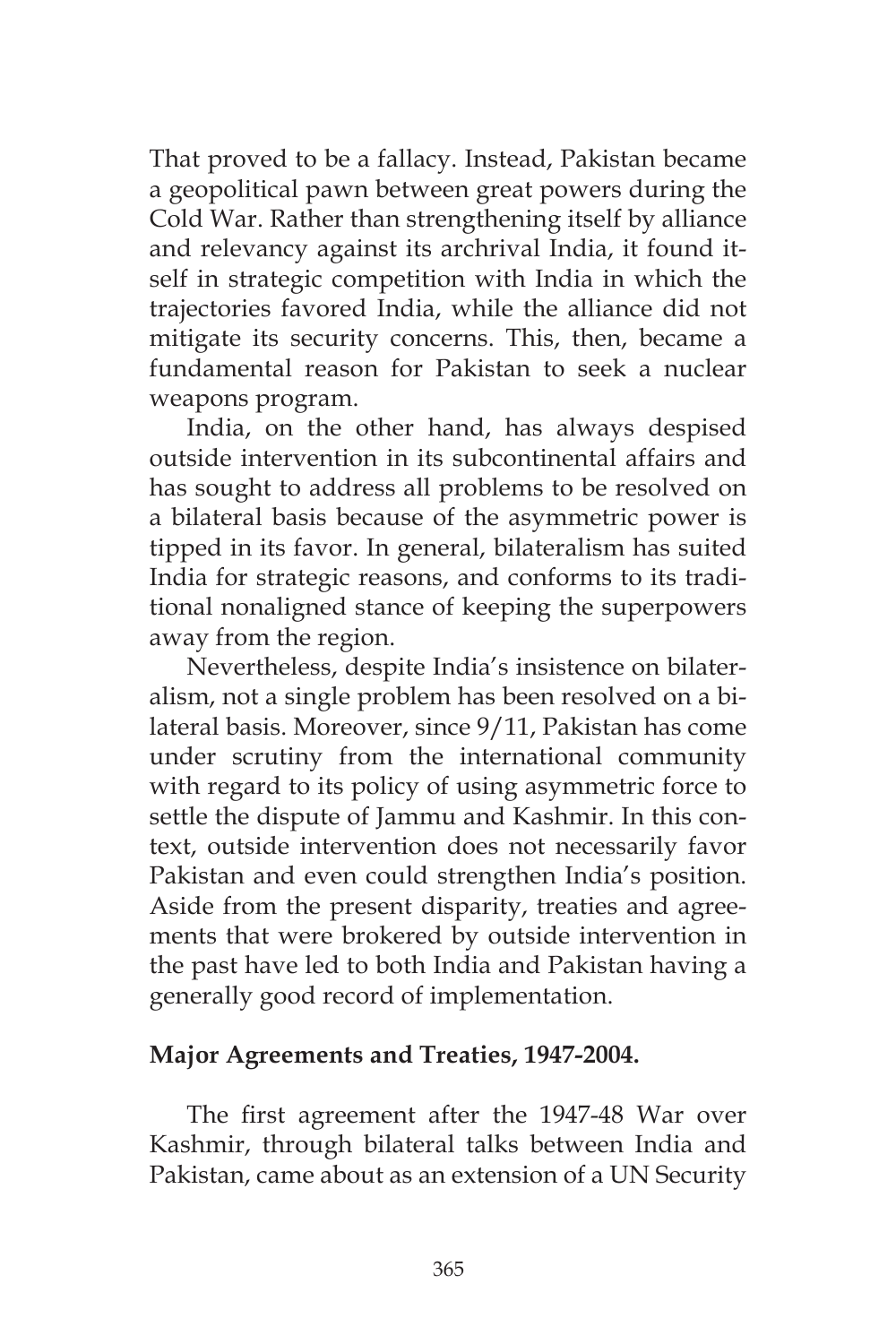Council Resolution. Under this resolution, the 1949 Karachi Agreement was instituted. This initial agreement should have served as a framework for other measures in the future. To date, the Karachi Agreement does serve as the guideline for the conduct of troops deployed along the LOC in Kashmir. Monitored by UN observers, India and Pakistan have deployed forces along the LOC adhering (by and large) to the parameters set by the UN-approved agreement.

The next major agreement, the 1960 Indus Water Treaty, was also a response to crisis and brokered by a third-party mechanism—the World Bank. This agreement over water distribution had its origin in the Kashmir crisis. While former President Pervez Musharrraf's "outside the box" interim solution to the Kashmir dispute went nowhere, behind-the-scenes negotiations dragged on. Meanwhile, India began constructing new dams in Kashmir, diverting authorized water resources to Pakistan in clear violation of the Indus Water Treaty. This reveals that Kashmir is not just an ideological and territorial dispute, but reflects a water resource issue with the potential for crisis and tension as well. Though India and Pakistan have had reasonable complaints, the basic tenets of the treaty have functioned despite many wars and military crises. Yet, if India's dam constructions and water diversion strategy against Pakistan persist, this could well lead to the eventual collapse of the Indus Water Treaty altogether.

The Tashkent Agreement of 1966 was brokered by the Soviets after the 1965 war, and indirectly supported by the United States. Once again, like the previous agreement in 1948, this agreement came about as a result of crisis and war. Though the Tashkent Agreement did not provide any framework for resolution of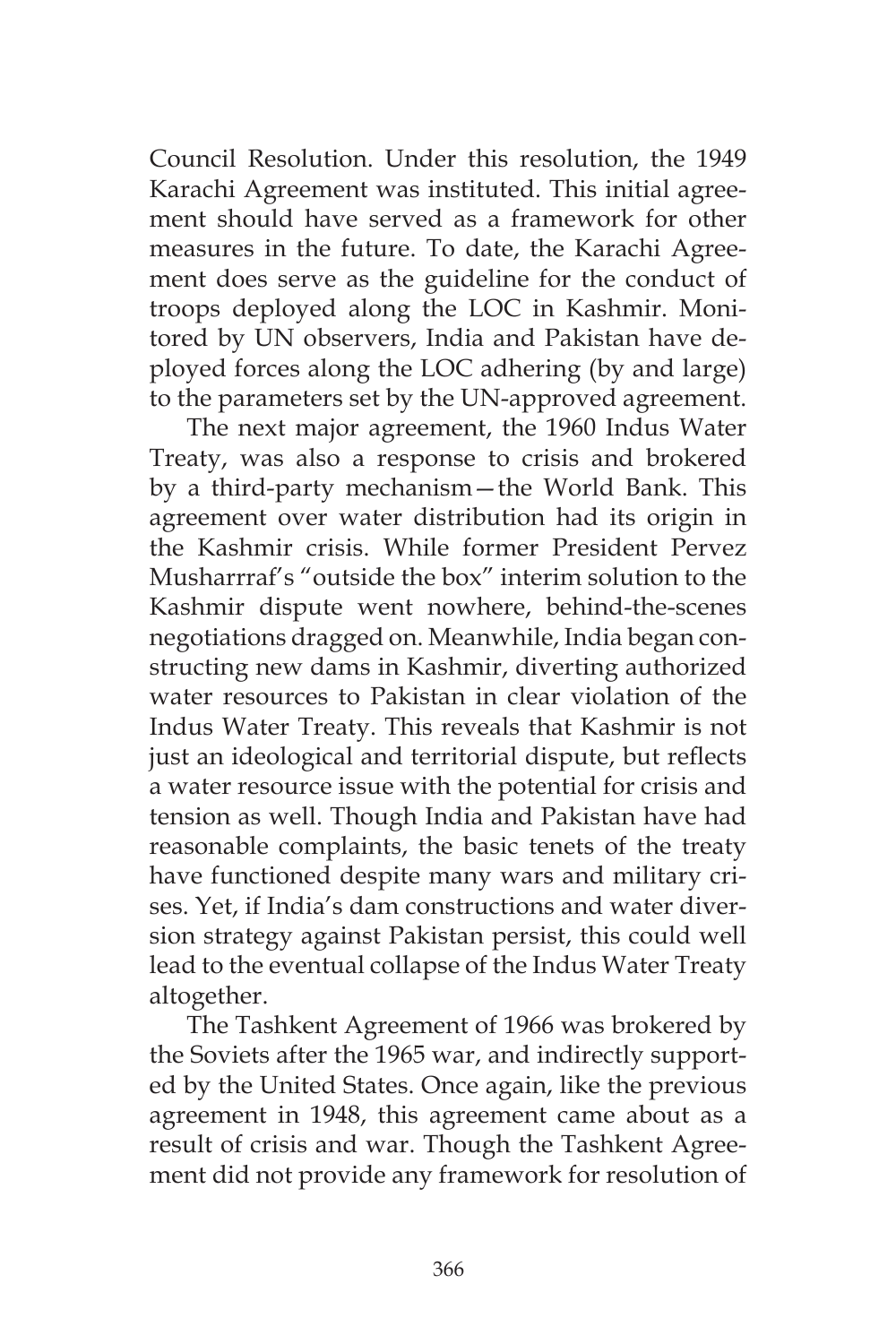the disputes between India and Pakistan—at least for the next 25 years—the dispute over Jammu and Kashmir remained on the back burner.

After the 1971 war, however, the approach to dialogue changed. With India's primacy established, there was no further agreement that was implemented on a third-party basis. Preceding agreements would be conducted bilaterally, or with mere *pressure* from the international community. There are three major agreements that can be attributed to India and Pakistan's bilateral relations. Again, each of these agreements came with crisis as a backdrop:

- The Simla Agreement of 1972 was directly in response of the 1971 War.
- The Lahore Agreement of 1999 was a reaction to the crisis spawned by the 1998 nuclear tests and ongoing Kashmir issues.
- The 2004 Islamabad Accord resulted from 9/11 and the 2001-2002 military crisis and ongoing Kashmir issues.

All of these agreements from 1972 onward were bilateral and had effective frameworks to resolve conflict but no effective longevity. One after another, they were violated by either side, resulting in repeated, intensive military crises. For example, in the mid-1980s, India was undergoing a Sikh crisis in Punjab when the Indian Army assaulted a Sikh holy shrine in Amritsar (Operation BLUESTAR), which exacerbated the Sikh insurgency. Simultaneously, in a planned military operation, India decided to occupy the Siachin Glacier (Operation MEGHDOOT) in the disputed northern areas of Kashmir. This event once again brought up the issue of Jammu and Kashmir on the radar screen of the India-Pakistan dispute. Two years later, Indian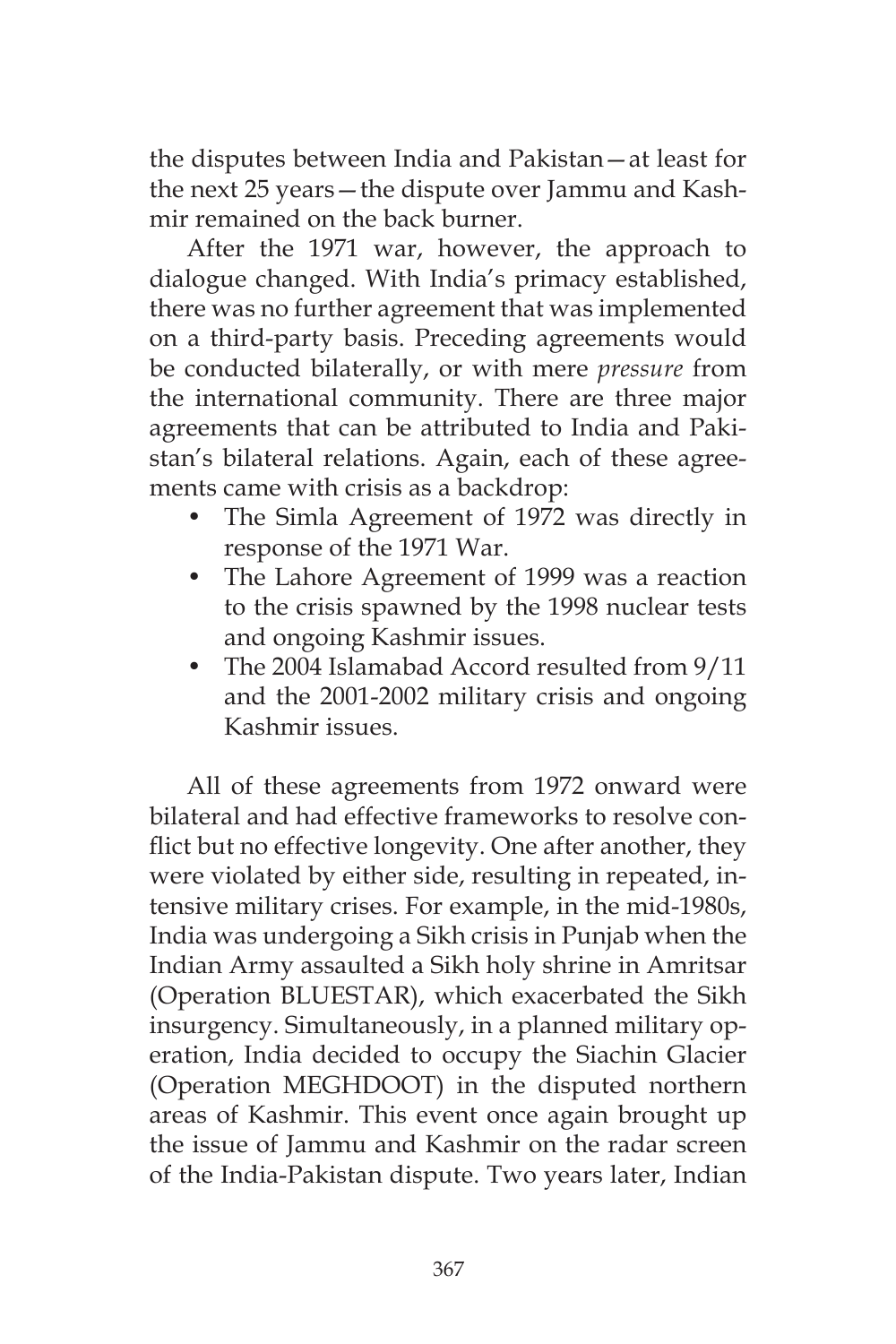Army Chief General Sundarji planned a major military exercise code-named "Brasstacks," which had a secret plan for a preventive war as a pretext to neutralize Pakistan's nuclear program.<sup>4</sup> These two crises occurred at a time when Pakistan was deeply involved in an asymmetric war against the Soviet Union (with the support of the United States).

In 1990, the next crisis resulted from a Kashmir uprising, in which escalation peaked to a point that India and Pakistan were once again at the brink of war. This crisis was significant from one standpoint—both India and Pakistan had a covert nuclear weapons capability, which was known to both sides. This situation prompted the United States to intervene from then on.

Additionally, the history of trust-damaging episodes in the midst of such crises has been far greater than the record of keeping faith in treaties. Again, while India has a global audience to project its position, Pakistan has typically had a smaller, regional venue in which to project its position. All these elements help explain the rise and failure of various agreements, treaties, and accords. Yet, another lens to consider toward progress on the diplomatic front is the induction of strategic CBMs.

### **Strategic CBMs.**

The notion of strategic CBM implies that nuclear CBMs and conventional military force CBMs have a symbiotic relationship. One of the foremost issues of CBMs between India and Pakistan is of a conceptual nature. The premise behind *strategic* CBMs is that nuclear CBMs, on their own, are meaningless if conventional force restraints are not applied. There are four distinct areas in which India and Pakistan differ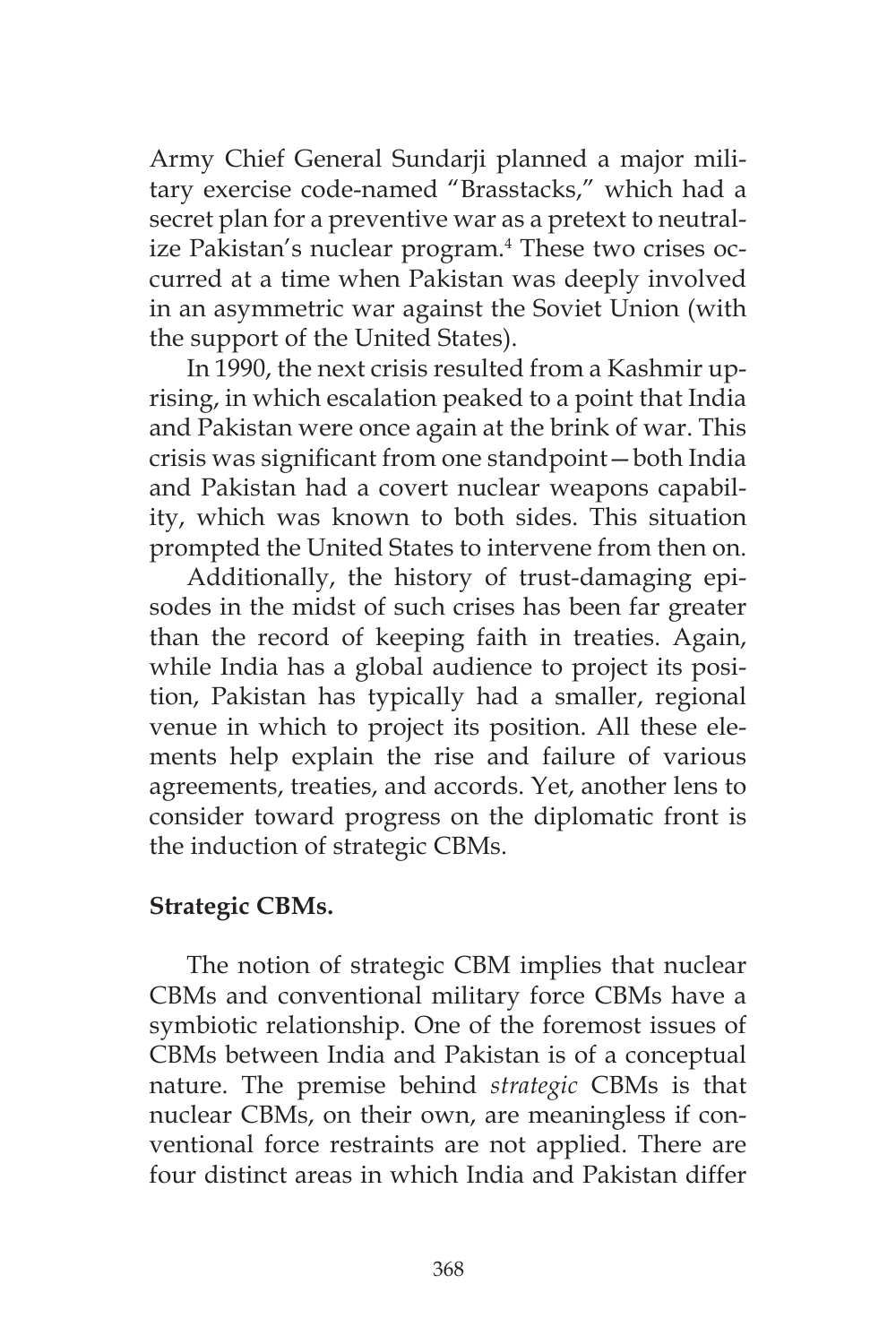in terms of structuring and harnessing CBMs, while arms control becomes problematic.

First, India finds abhorrent anything that binds it to regional terms. From the outset, India took a position of global disarmament as a prelude to its own disarmament from nuclear weapons. Pakistan, on the other hand, insists on everything that is regional and India-specific. Based on the latter position, India does not want to be tied down to Pakistan alone, and recognizes problems with other countries (specifically China) that must also be calculated. India also only wants nuclear military CBMs that allow it to keep its conventional force supremacy intact. Meanwhile, Pakistan's insistence on regional nuclear CBMs also results from Western pressure to forgo its nuclear ambitions. Pakistan's nuclear program was nurtured under obstacles, sanctions, and other reprisals from the nonproliferation regime. Moreover, Pakistan has endured sanctions that have affected it in a negative manner, whereas India has sustained sanctions with little or no effect.

Second, any CBM that inhibits India's use of force within the region is considered to be counterintuitive to its force posture. This, then, is Pakistan's fundamental problem. Third, India insists that nuclear CBMs begin with a declared doctrine. Pakistan simply believes that real doctrines are classified, and that declared doctrines are simply "verbal posturing" meant for diplomatic consumption only.5

Finally, India believes that on the matters of command and control, its declared second-strike doctrine and civil supremacy of armed forces is sufficient to explain the articulation of command and control on nuclear weapons. For Pakistan, clear delineation of command channels and explicit decisionmaking bod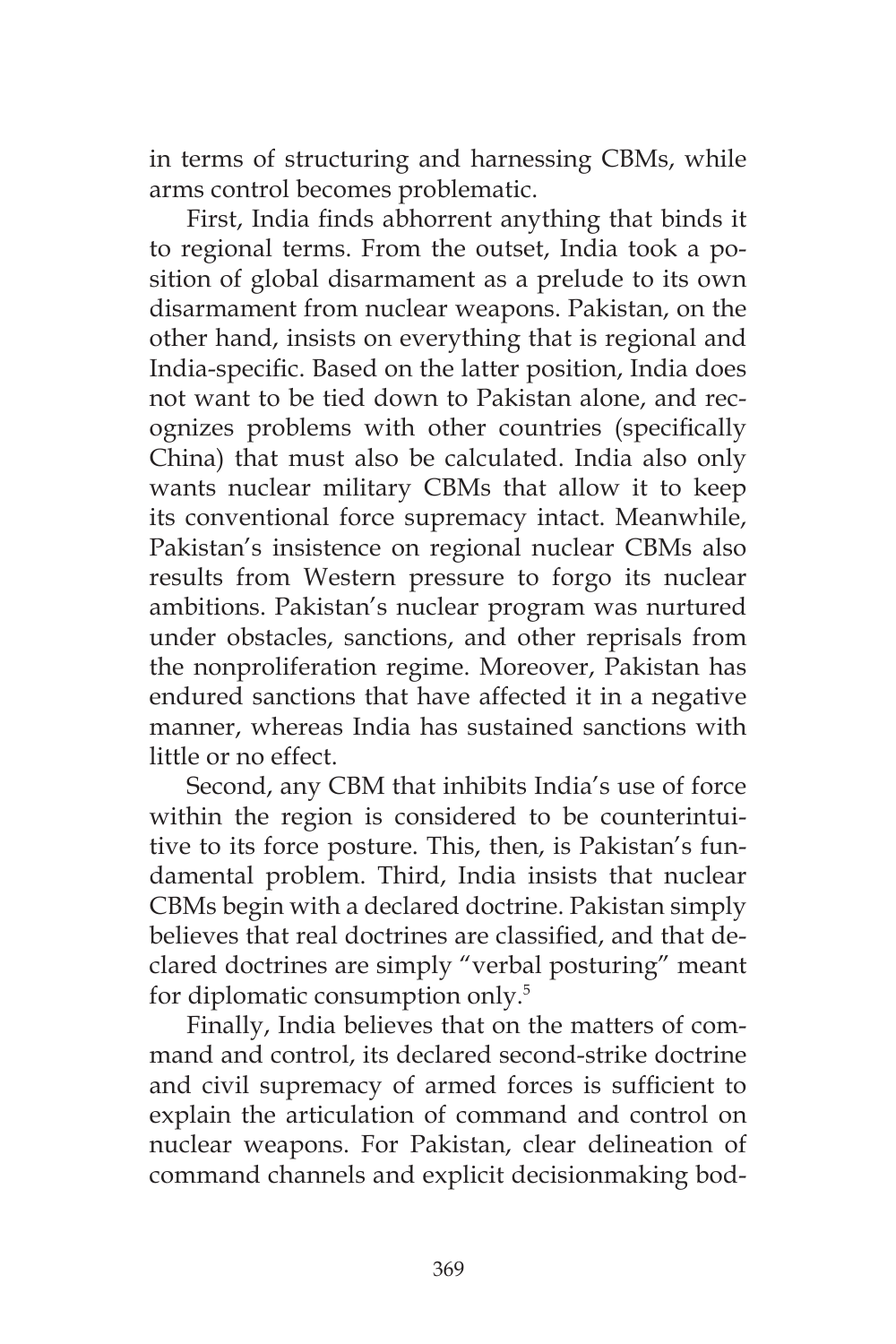ies constitute a system that is responsible for managing command and control during peace, crisis, and war. This emphasis on command and control also reflects Pakistan's checkered history of civil-military relations.

In response, Pakistan proffered regional proposals, beginning with India's first nuclear test in 1974. Seven regional-based proposals were made, with each one automatically rejected by India.<sup>6</sup> This allowed Pakistan to show (the region, in its case) that India did not want to cooperate—thus placing the burden on India to defend its position. Pakistan knew that the proposals were not realistic, and the international community recognized this point as well. Not all the proposals were disingenuous, however, and had world powers not dismissed it, there might have been a different outcome. Pakistan also used these regional proposals to create the diplomatic space to develop its own nuclear program, while simultaneously shifting the pressure onto India and underscoring the responsibility of proliferation on the bigger power.

Moving forward, new military and nuclear CBMs (similar to the treaties previously discussed) came about in the wake of nuclear developments and military crises. Most of them were, once again, bilateral CBMs. For example, the 1988 prohibition against attacking nuclear installations and facilities was in response to information that was widely analyzed, showing that India would attack Pakistani nuclear installations. The precedent of preventive strikes was also established after the Israeli bombing of Iraqi nuclear facilities, and reports of India mimicking a similar attack against Pakistani centrifuge facilities surfaced during the military crisis that ensued after India occupied Siachin Glacier—an undemarcated territory above the LOC in Kashmir.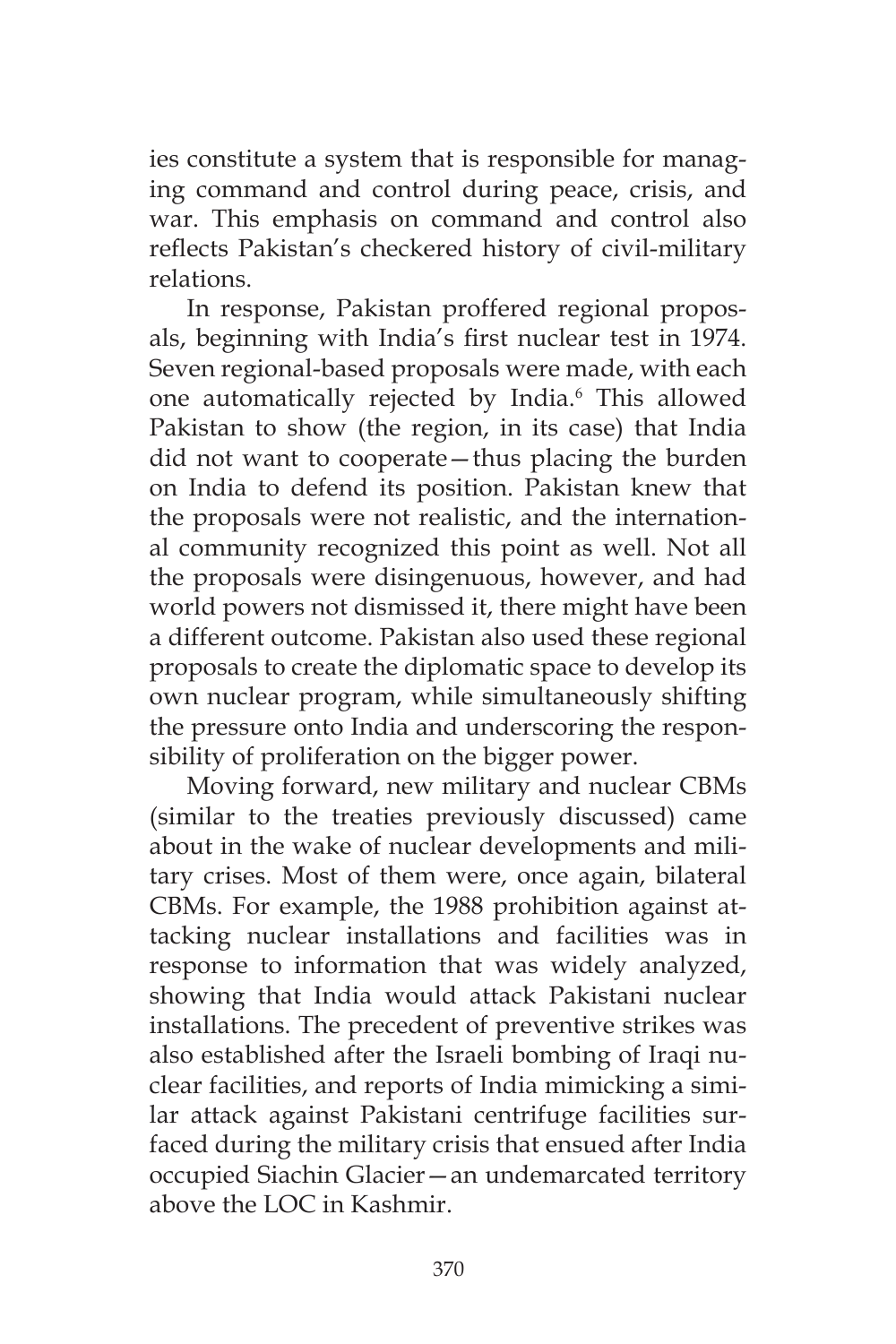India and Pakistan once again went into bilateral agreements following the major crisis in the 1980s, when political leadership under Zia-ul-Haq, and subsequent civilian leaders like Benazir Bhutto and Nawaz Sharif, also created initiatives with India's Rajiv Gandhi and other congressional leaders. Additional agreements would follow.

Notifications of military exercises and airspace violations were actually a derivative of "Brasstacks" and other minor incidents in which the Indian Army contemplated making war with Pakistan. The agreement would oblige each side to provide advanced notification of military exercises.

Another example is the bilateral, joint declaration on the complete prohibition of chemical weapons in 1992, which was in response to both sides trading allegations that the other was building a chemical weapons program. This joint agreement was also a way to deflect pressures from the international community which was then deliberating the implementation of the Chemical Weapons Convention (CWC) that was eventually signed in 1993. When India declared possession of chemical weapons as required by the CWC, Pakistan protested, alleging violation of the bilateral, joint declaration against chemical weapons.

Last was the hotlines agreement between the director-generals of military operations (DGMOs)—the foreign secretaries and maritime security agencies which came about as an agreed-upon mechanism for military and diplomats to communicate with each other in order to *prevent* the emergence of a crisis and to manage escalation. Though this agreement is a reasonable and practical means to communicate, it has not been used in such a manner. As opposed to their original intent to act as a crisis-prevention tool, hot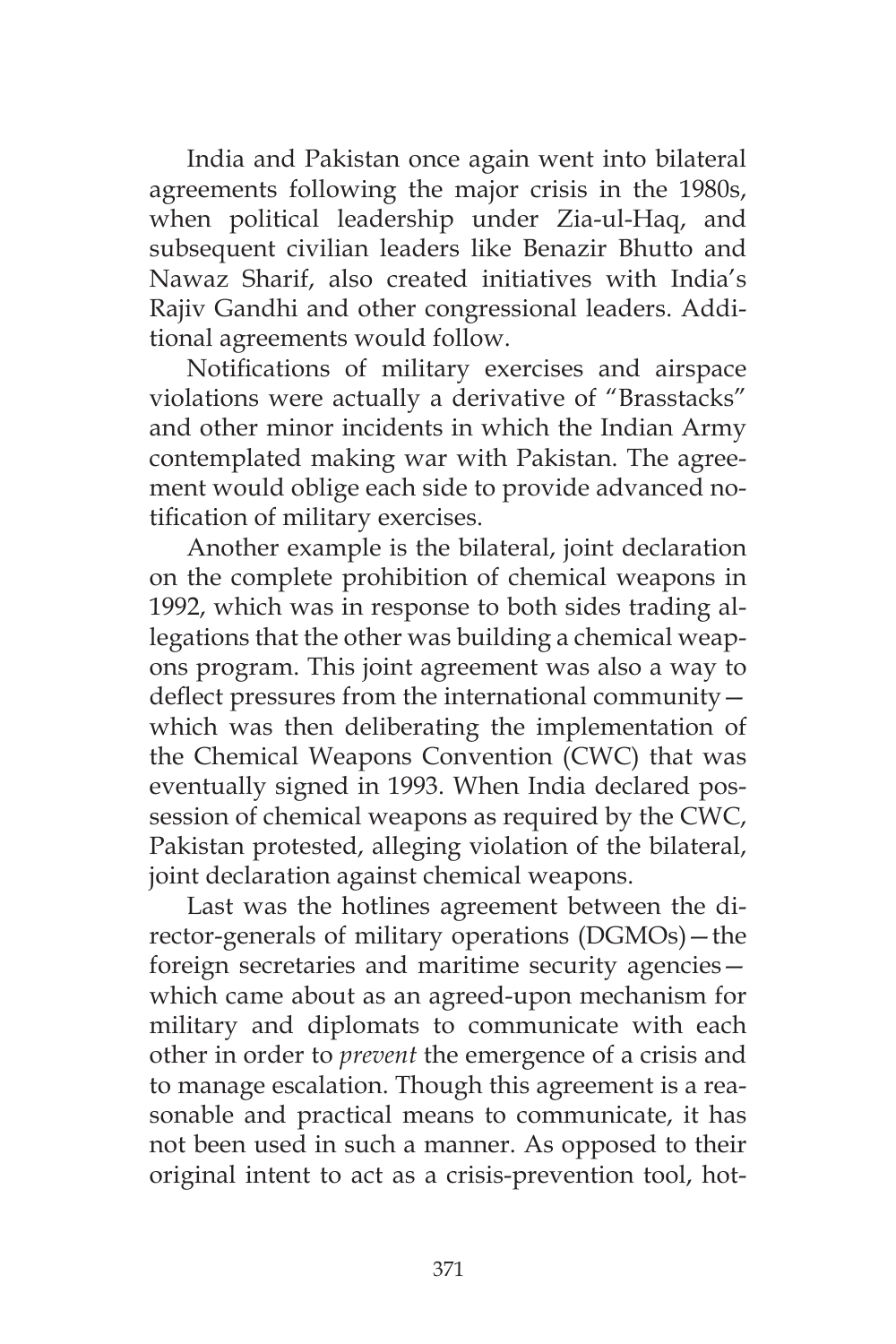lines have typically been used for deception at worst and post-crisis management at best.

There have been plenty of examples indicating this misuse of an otherwise productive tool, for example: hotlines were useful after the withdrawal of the Kargil Crisis, but not during the crisis; the 1999 Indian plane hijacking hotlines between the DGMOs did not work when the crisis was at its peak; and in Mumbai in 2008, the foreign secretaries' line did not prevent the India and Pakistan situation from derailing the entire peace process. Moreover, the maritime security hotline has not *prevented* the daily fishermen from being caught by each side; rather, it has been used after the fact when the governments decide to return them.

All of these agreements indicate that there have been thoughtful ideas, but the implementation of those ideas has been incredibly poor. Neither side has built upon such measures, but has instead used them as a means to counteract the other.

## **LAHORE MOU AND STRATEGIC RESTRAINT REGIME**

Contrary to many of the discussed agreements, the Lahore MOU is by far the most significant agreement between India and Pakistan; it not only has created a framework for new arms control and CBMs, but contains the prospects of conflict resolution as well.

The Lahore MOU came about after the famous summit between the Prime Ministers of India and Pakistan in February 1999. This agreement was the result of an intense 8-month period after the nuclear test in May 1998, in which U.S. diplomats led by Deputy Secretary of State Strobe Talbot were actively involved to implement the UN Security Council Reso-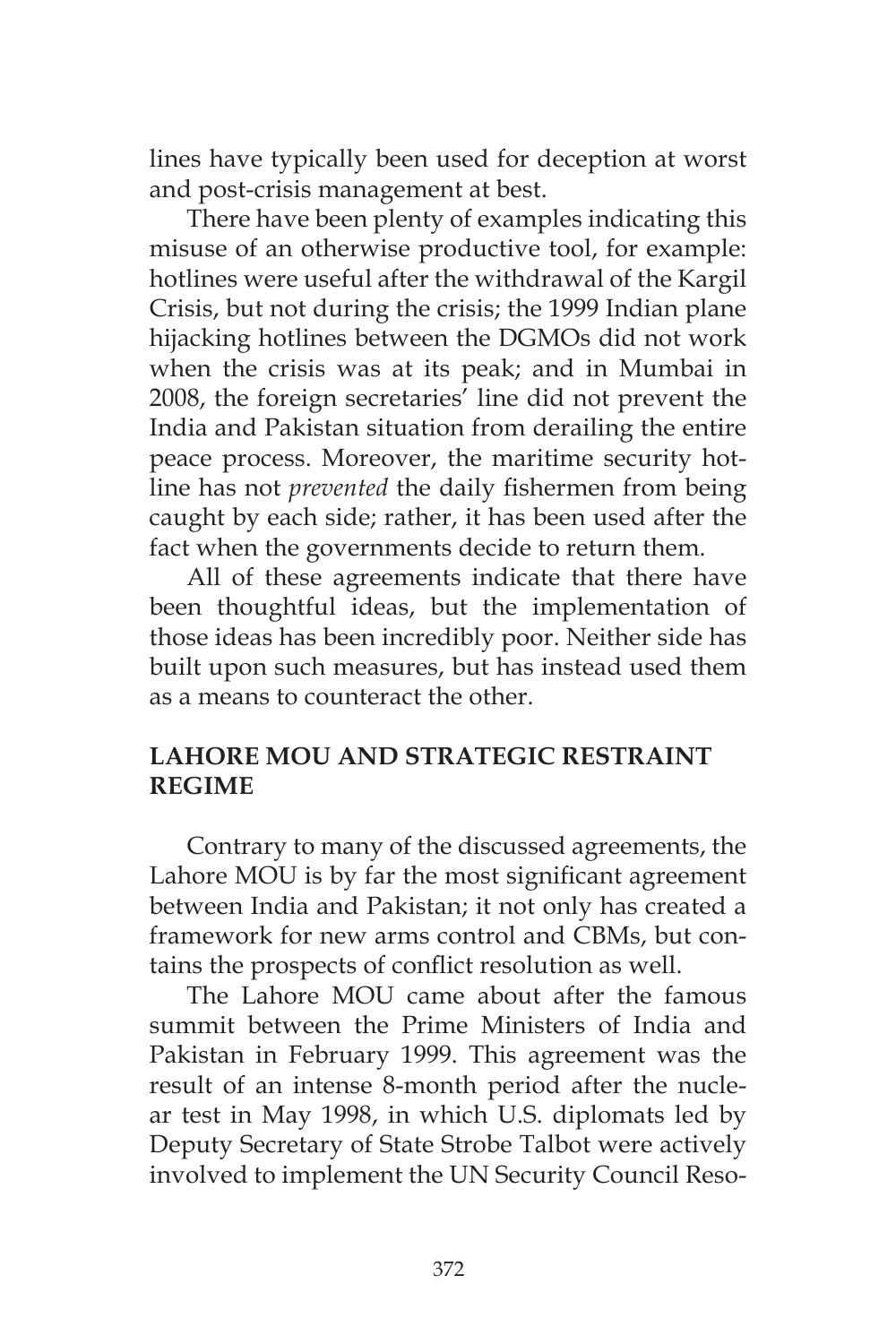lution.7 The June 1998 UN Security Council Resolution condemned both India and Pakistan, placing stringent conditions on both countries— including the issue of Jammu and Kashmir. In fact, there were many ideas flowing between India and Pakistani diplomats during this time.<sup>8</sup>

India and Pakistan decided to triangulate bilateral dialogues, with the United States as the third-party player. Theoretically, this was a good way forward; however, with each side speaking separately to the United States, great suspicion ensued. Another entanglement was that the United States was approaching the issue based on its experience in Europe; this did not necessarily conform to South Asia. For example, most CBMs and agreements were in a bipolar world during the Cold War. Moreover, these agreements happened after the conflict was resolved: East-West conflict had ended. This did not conform to the strategic realities of this region.

Despite these incongruities, strategic restraint became the term du jour. The U.S. experts team presented Pakistan with a paper called Minimum Deterrence Posture (MDP), which included concepts of how to move forward: geographical separation of major components of nuclear arsenals and delivery means; the segregation of delivery systems from warhead locations; declaring non-nuclear delivery systems with their specific locations (e.g., which squadron of aircraft would be nuclear or non-nuclear and providing the location); the establishment of a finite ceiling for fissile material production and monitoring of nuclear testing; and, lastly, limiting ballistic flight tests and production limits. This MDP was otherwise referred to as "strategic pause."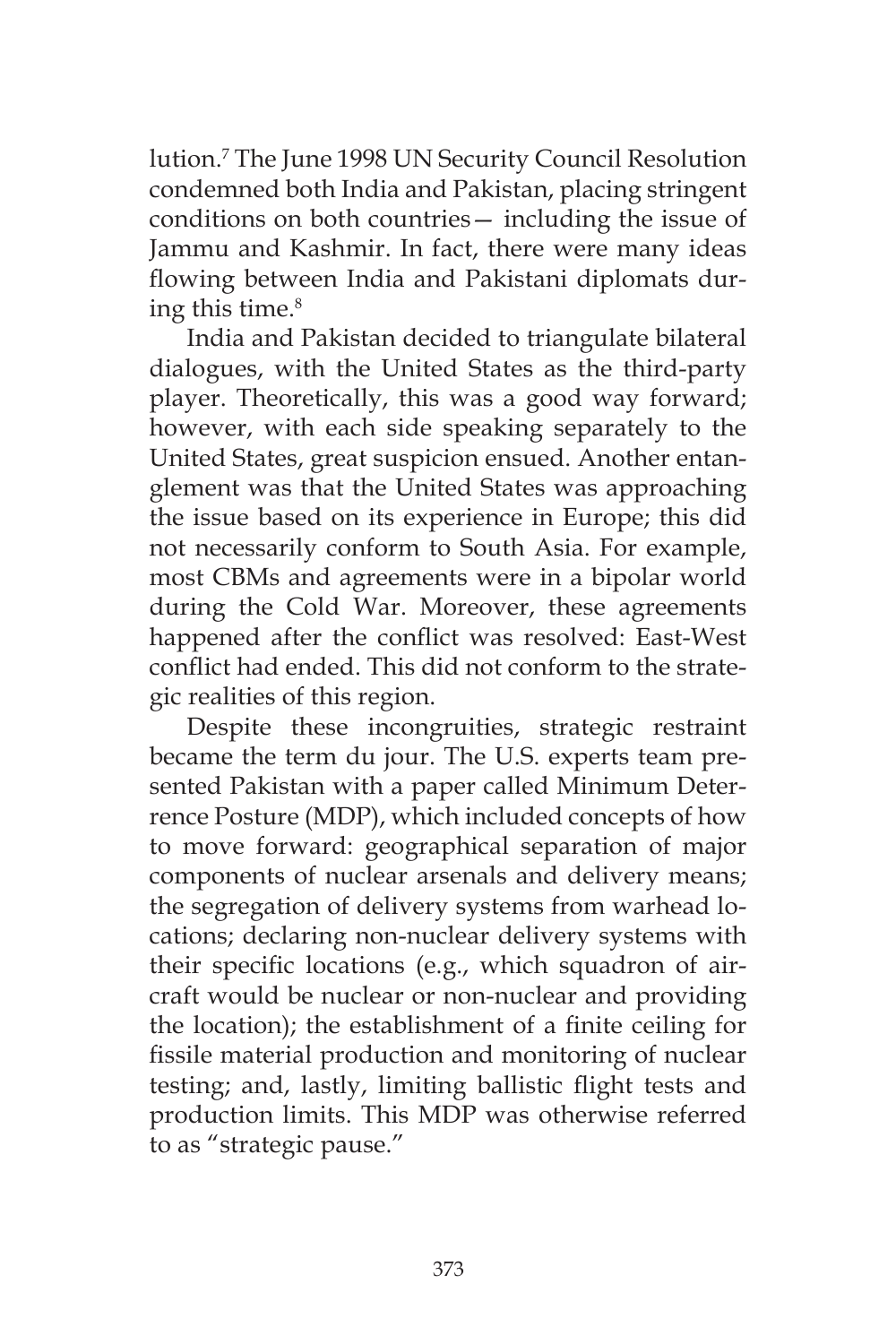These concepts were alien to South Asian security experts. Again, the MDP was derived by Cold War concepts, which were not applicable to the regional security environment. India and Pakistan obviously did not accept them; however, the Pakistan side did recognize these concepts in principle, with a promise to return back to what they considered to be within their own regional interests.

In response, Pakistan analyzed U.S. proposals and translated them into their own regional-based proposal, which they coined SRR.9 The SRR was conceptually emphasized through the principle of nuclear restraint, with conventional force restraint as well—hence, a strategic CBM. It was simply not practical for a small country like Pakistan to "segregate" delivery systems as presented by the United States. This was unacceptable, because the concept undercut Pakistan's ambiguity of strategic deterrence while still allowing India to wage a conventional war against it. Lastly, Pakistan and India were not agreeing to the Comprehensive Test Ban Treaty (CTBT), but were principally agreeing to the U.S. proposal that they would not conduct any more tests. The result was that the dialogue lost its fervor, because the United States began to mirror India's position—resulting in Pakistan losing interest.

Pakistan's fundamental problem was India's conventional threat, which remained unaddressed in every proposal given by the United States. Any CBMs not related to conventional force would be irrelevant and, therefore, the failure of acceptance of SSR in South Asia was the bedrock from which the new U.S. policy toward the region—as well as new strategic competition between India and Pakistan—began.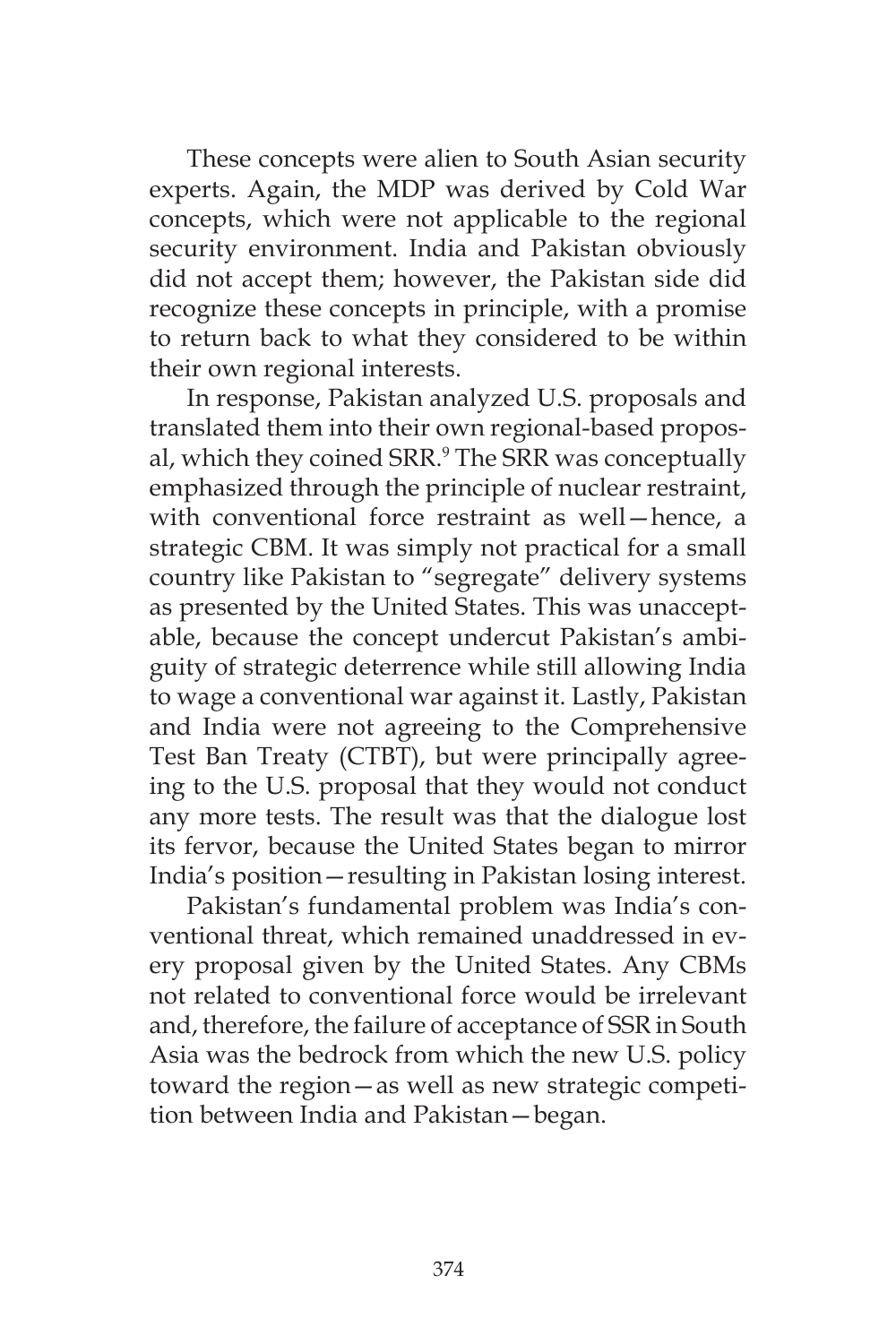What Pakistan proposed was a comprehensive conventional force restraint agreement. This proposal had three major elements: identifying the offensive forces of each country whose location and posture were to be acknowledged; the designation of geographical border areas as Low Force Zone (LFZ), where offensive forces would be kept at bay; and the notion of a mutually balanced force reduction in the long run as conflict resolution and peace prevail in the region. As an alternative, the Pakistani side produced several proposals, and designated each side as an offensive force. By identifying the forces that were offensive to each other, there could be measures to move these formations away geographically in order to prevent tensions and armed conflict.

The LFZs would be the hallmark of this intended policy. In LFZs, the border areas and towns close by would have a defense purpose only—the number of forces in these garrisons would remain as agreed upon by both sides. In the event of changes, each side would notify the other. Moreover, the Pakistani side proposed a mutually balanced and proposed force reduction in the long run. Due to a proportional difference in force (India having a much larger military apparatus), conventional force reduction would be *proportional*, with force ratios equal between the two sides.

On the question of nuclear non-mating and delivery systems, Pakistan acknowledged this to be an existential nuclear posture. Pakistan was amenable to formalizing regional nondeployment of nuclear weapons in conjunction with conflict resolution and conventional force restraints. The SRR also proposed mutual missile restraints between India and Pakistan, including range-payload ceiling; flight-testing noti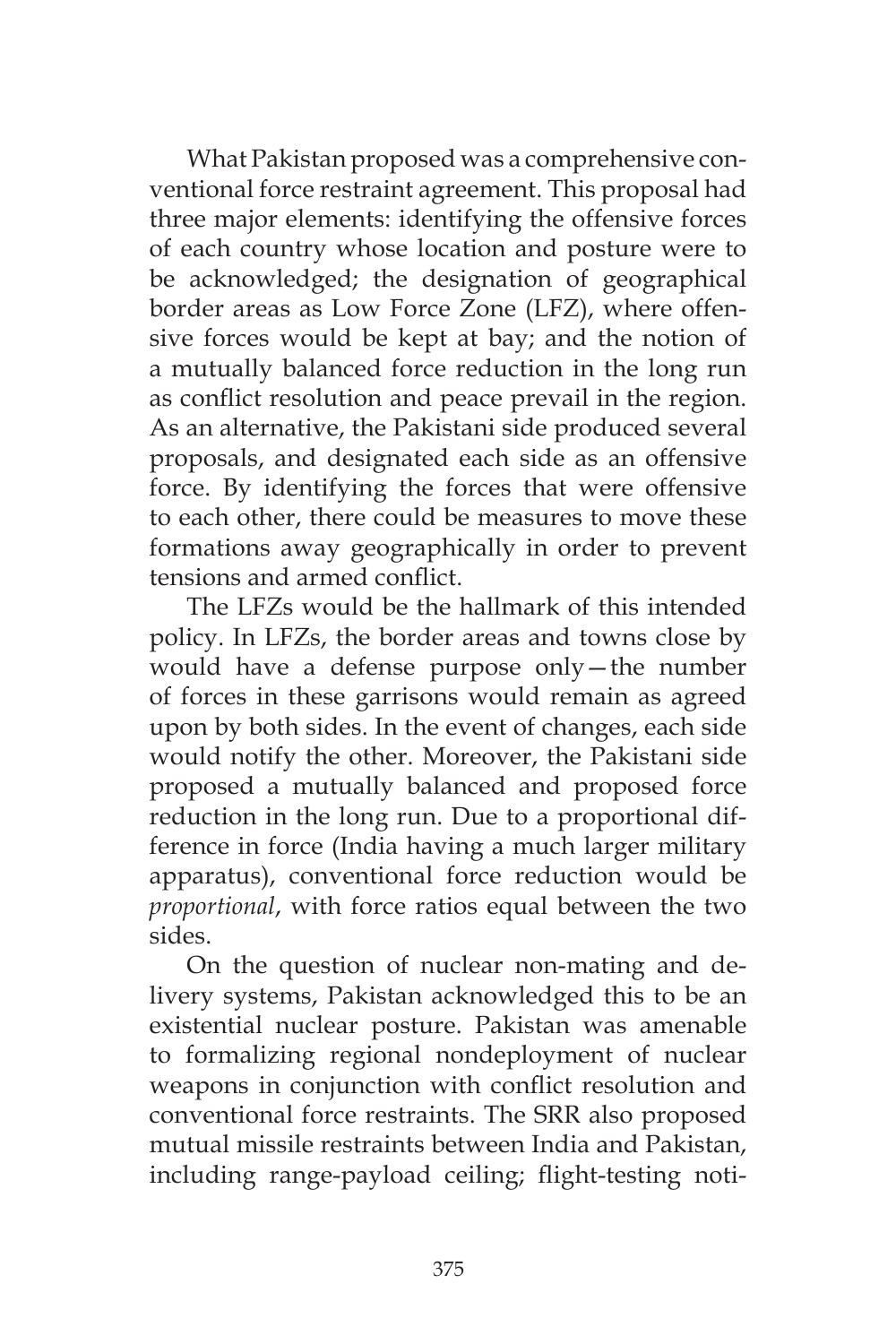fications; and prohibition of additional destabilizing modernizations, such as missile defense and development of submarine launched ballistic missiles (SLBMs) in order to address the issue.

Despite all of these developments in the negotiation process, however, the United States accepted India's position in not agreeing to the terms. This resulted in the derailment of the whole process. Unfortunately, U.S. ignorance of the SSR was a historical failure, since the SSR could have produced a general peace and stability framework in the region against a trajectory of competition and conflict.

Nevertheless, the Lahore MOU framework came as a result of political will from the leadership in both India and Pakistan. The bureaucrats were pressured to reach an agreement within a span of 10 days—and they did. This not only illustrates that there is no dearth of ideas as far as CBMs are concerned, but emphasizes the importance of political will, as well. The Lahore MOU still stands as the best framework to pick up the threads of peace and security architecture in South Asia.

The next section examines the three possible trajectories India and Pakistan could take in the second decade of the 21st century, given the current course. Stability in the region would depend on the dynamics that could emerge from the following three scenarios—ideally, one that promotes peace and security through strategic CBMs.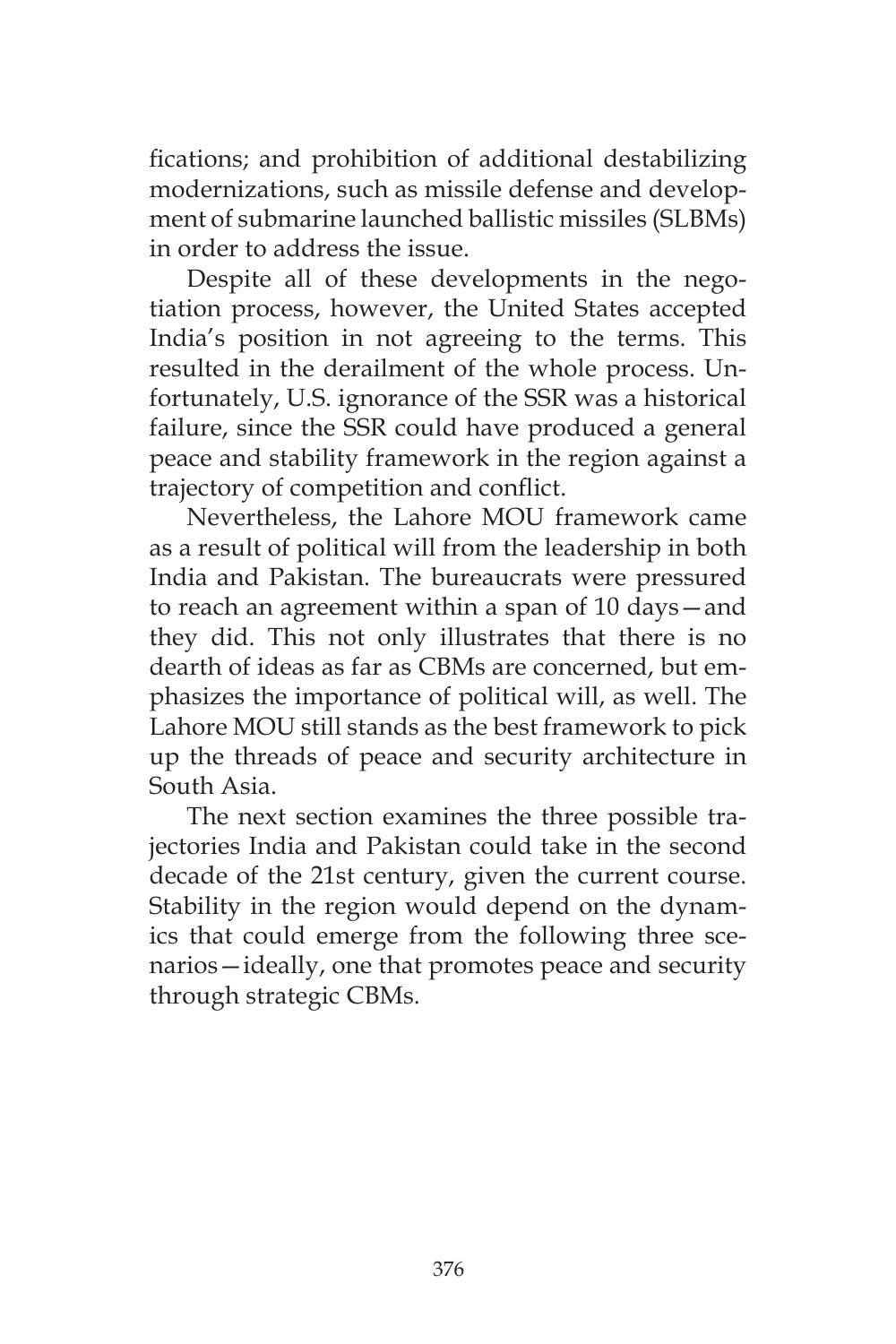## **BAD, UGLY, AND GOOD: TRAJECTORIES IN THE REGION**

### **Bad.**

Today, the region as a whole stands in a *bad* position; the choice from here is to either go down a path that leads to a *good* scenario, or one that plummets the region into a multitude of *ugly* developments. The status quo between India and Pakistan is plush with tension and loss of trust (as presented throughout this chapter). There is no third-party influence that can change this inertia. The only *positive* influence is the United States; however, even with its nudging, India and Pakistan continue to only "talk the talk," not "walk the walk." Each failure in the dialogue process results in the stronger side learning from the weaker side's negotiating positions and vulnerabilities, so it can exploit them when tension and crises return. Therefore, whenever Pakistan tried to concede in the past, instead of converting the development into a sincere, honest proposal, India has come back with an alternative proposition—knowing full well it would be unacceptable for Pakistan to concede.

The result of the outlined posture in the region is a slow arms race that continues to push the region closer to conventional force deployments. India continues to apply coercive diplomatic pressure and suggestive doctrines like Cold Start, which has implied threatened use of force through public statements by both civilians and military leaders alike. In fact, a recent statement by former Indian Army Chief Deepak Kapur stated publicly that India can deal with Pakistan within the first 96 hours of engagement, and immediately turn to China without issue.<sup>10</sup> This is only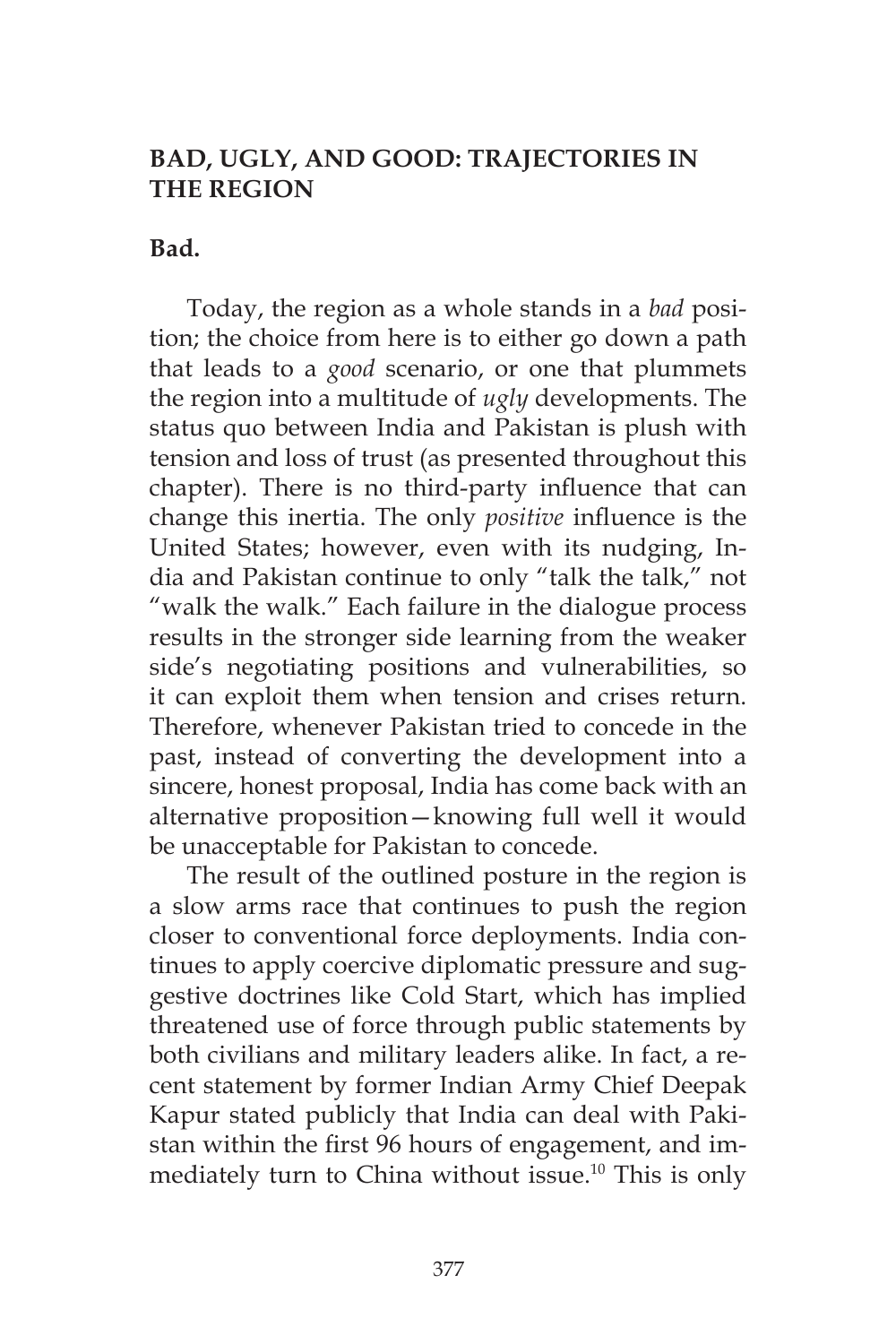one example of the aggressive posturing by the Indian military in recent years. Because Pakistani forces are deployed on multiple fronts, with the potential of political crisis, the likelihood of Pakistan pushing toward strategic weapons deployment or shifting from a recessed nuclear deployment toward an ambiguous state of deployment, is likely (in 3-5 years if the trend persists).

Every major power is dealing with India with new nuclear agreements, making India the only country in the world that is a nonmember of the Nonproliferation Treaty (NPT)—having no obligation as a nonweapons state—but, at the same time, is recognized as a de facto nuclear weapons state. This position of appeasing a state that challenged the regime and is not susceptible to the NPT is creating a sense of Western duplicity and discriminatory feelings in Pakistan. These issues, coupled with the U.S. agenda to jump-start the global arms control process (CTBT, etc.), will force Pakistan into a position that it no longer has any incentive to cooperate.

# **Ugly.**

If this *bad* trend continues, then a direr scenario will ensue. Increasing tension between India and China, as well as India and Pakistan, will develop. This will lead to a heightened security environment in the region and military forces being on the alert, if not fully deployed, on the borders. This could easily become a self-fulfilling prophecy.

Technological innovation would be the acquisition or deployment of missile defenses with the transfer of technologies such as ARROW, in collaboration with Israel, etc. China may not be expected to deploy its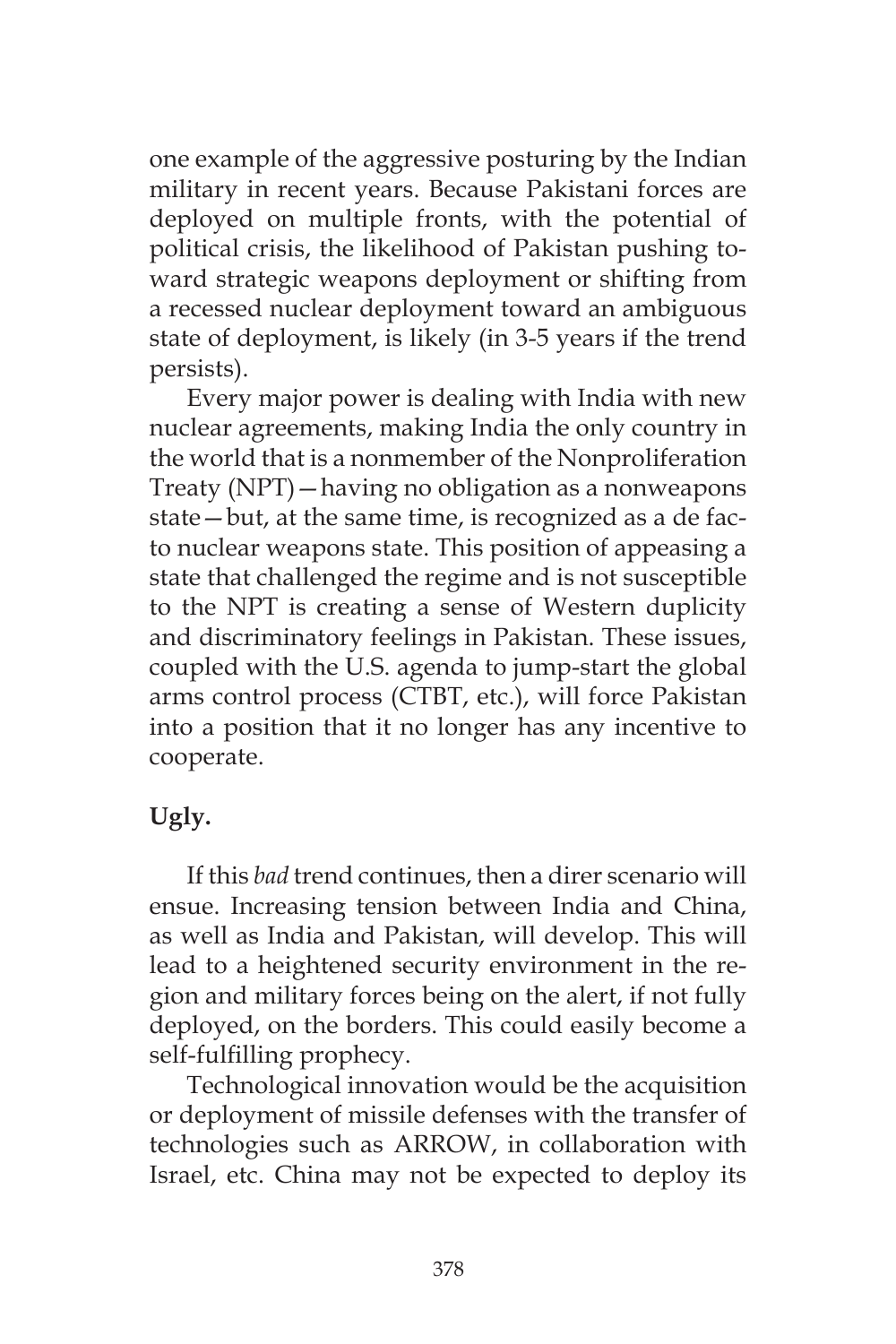strategic arsenal, but Pakistan cannot be expected to remain nondeployed if this arises. In return, India would have deployed strategic arsenals by more robust naval developments such as nuclear submarines, or any other mix of strategic weapons.

When such a situation happens, the possibility of hot pursuits either along the LOC by Indian ground forces and Special Forces; cross-border attacks by the Indian air force; or naval coercive deployment in the Arabian Sea by Indian forces to exploit Pakistan's vulnerabilities cannot be ruled out. Alternatively, implementing a Cold Start organizational pattern of deployment as outlined in the doctrine—through integrated battle groups (IBGs)—could also be strategically deployed in the area. This would be a clear fortification of the border, and a flagrant attempt to escalate. In response, Pakistan would break loose from all arms control discussion. This can lead to a whole meltdown of the regional situation, with the United States no longer in a position to intervene positively.

### **Good.**

The ugly scenario can be prevented if the current trajectories are reversed through cautious influence by the superpowers to end the India-Pakistan deadlock. If the dialogue process does lead in a positive and meaningful direction, there can certainly be a *good* option, with the potential for strategic CBMs.

India must make a conscious policy shift toward Pakistan, recognizing the two positive trends that have recently emerged. First is the success of the democratic political process; the second is the focus of the Pakistani military against violent extremism. Therefore, India must reach out through dialogue to strengthen and support these trends. India should also revise its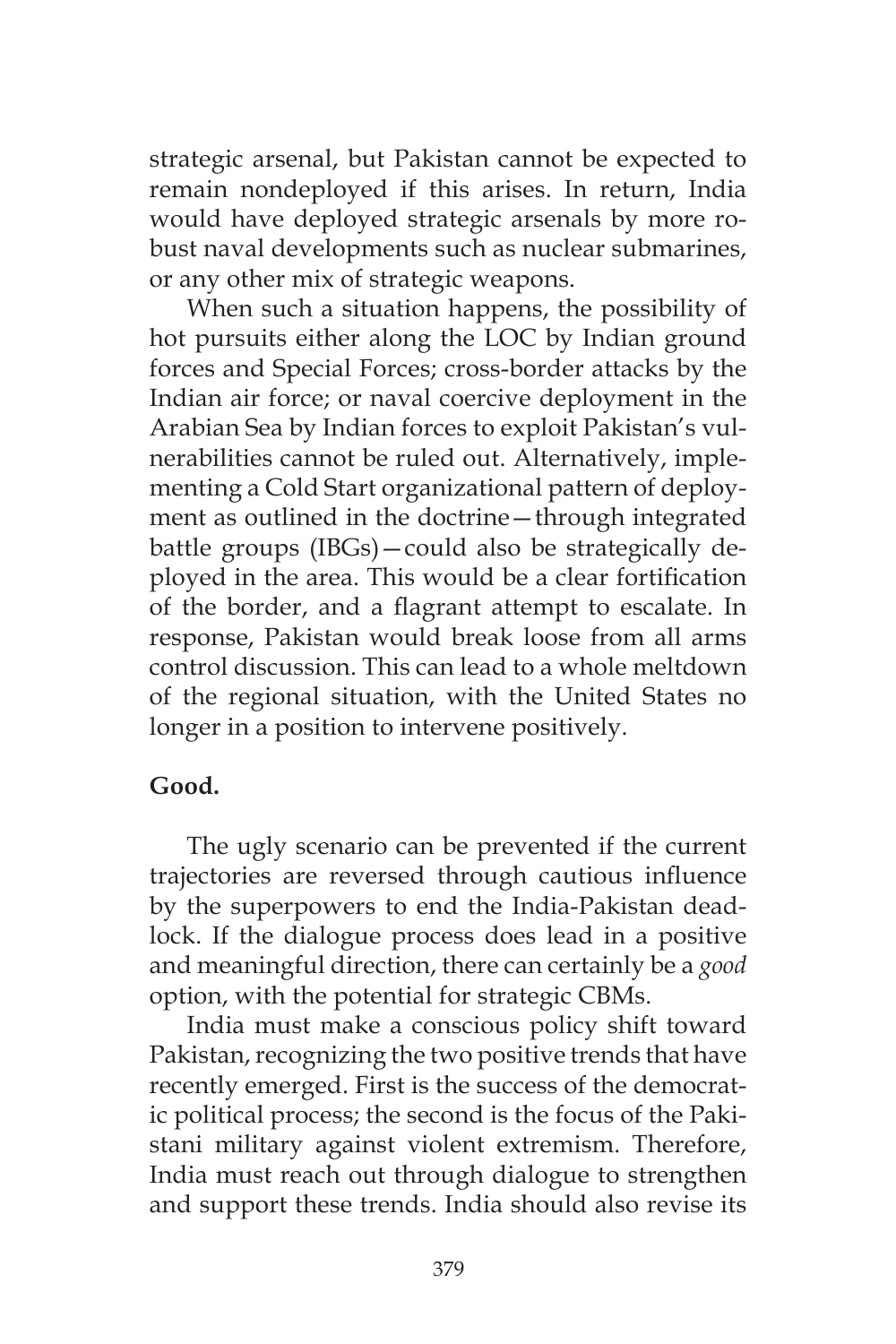current security doctrine of coercion (Cold Start), exploitation (e.g., back away from its perceived negative role in Afghanistan) and aggressive diplomatic isolation of Pakistan, which were still in place at the time of this writing.

The best course for India is to pick up the threads of the Lahore MOU and Islamabad Accord, from where they were left. If India picks up what was in the framework in Lahore and gives fair consideration to the SSR (thinking through the lens of strategic CBMs) that Pakistan had offered, progress can be made.

By easing the relationship and initiating peopleto-people contact, three separate endeavors could be agreed upon by India and Pakistan:

1. Promote religious tourism. Sikhs, Hindus, Muslims, and other religious sects should be afforded an opportunity to visit shrines in India, as well as the inverse in Pakistan.

2. Increase cultural tourism and sports exchanges. India has used sports as a cultural and political tool in the past, ranging from threats to not sending cricket teams for competition to openly supporting Hindu extremists who threaten Pakistani players and cultural performances. Such acts should cease, with a more positive exchange in the future.

3. Ease trade relations between the two countries. There are concerns on both sides, but there can be some linkages.

Most important is the Indus Water Treaty. For the first time, there is a sense that India is using its position to bolster water rights from Pakistan by erecting dams, etc. If the two countries move in a direction that embraces cooperation on such important strategic issues, then the prospects of CBMs can sow the seeds from this fertile soil.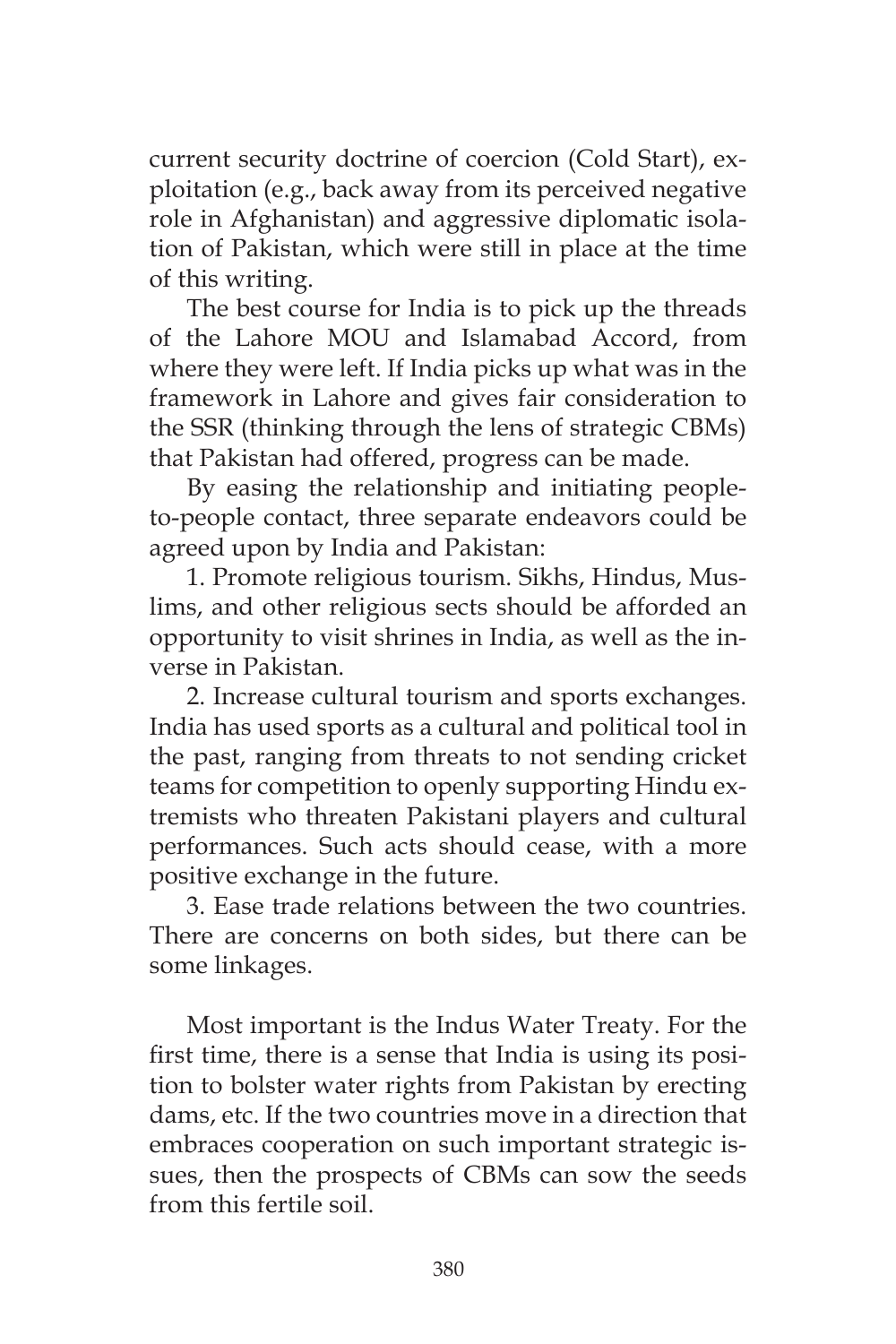### **A WAY FORWARD**

In the next 3 to 5 years, four key areas have prospects of launching CBMs and even rudimentary arms control measures. These are briefly mentioned here all can be attributed to the tragic Mumbai incident in 2008. Further analysis and elaboration can be filled in during a later discussion. Yet, it is important to provide an overview of such potential measures when proposing a new way forward.

First and most immediate is a CBM for India and Pakistan to revive the Joint Anti-Terrorism Mechanism agreed on in 2006, sequential to the 2004 Islamabad Accord. This mechanism failed as a result of the Mumbai incident. It is important that both countries draw lessons from the failure and improve the mechanism to prevent derailment of relations between them as a result of a terror attack. It is unlikely that terrorism in the region will disappear any time soon, but it is important to not allow terrorists to hold two nucleararmed states hostage.

Next, India and Pakistan should establish a National Risk Reduction Center (NRRC). In the case of Mumbai, there was a deadlock of communication at both political and military levels following this horrific event, which indicated the fragility of relations between the two countries. An institutional mechanism of reducing such risks—with a spectrum of communications and resolutions ranging from a Mumbai-type terror incident, up to a nuclear-related accident—is now essential.

The third CBM is maritime in nature. Because the Mumbai incident involved maritime transit, there is all the more reason for developing maritime CBMs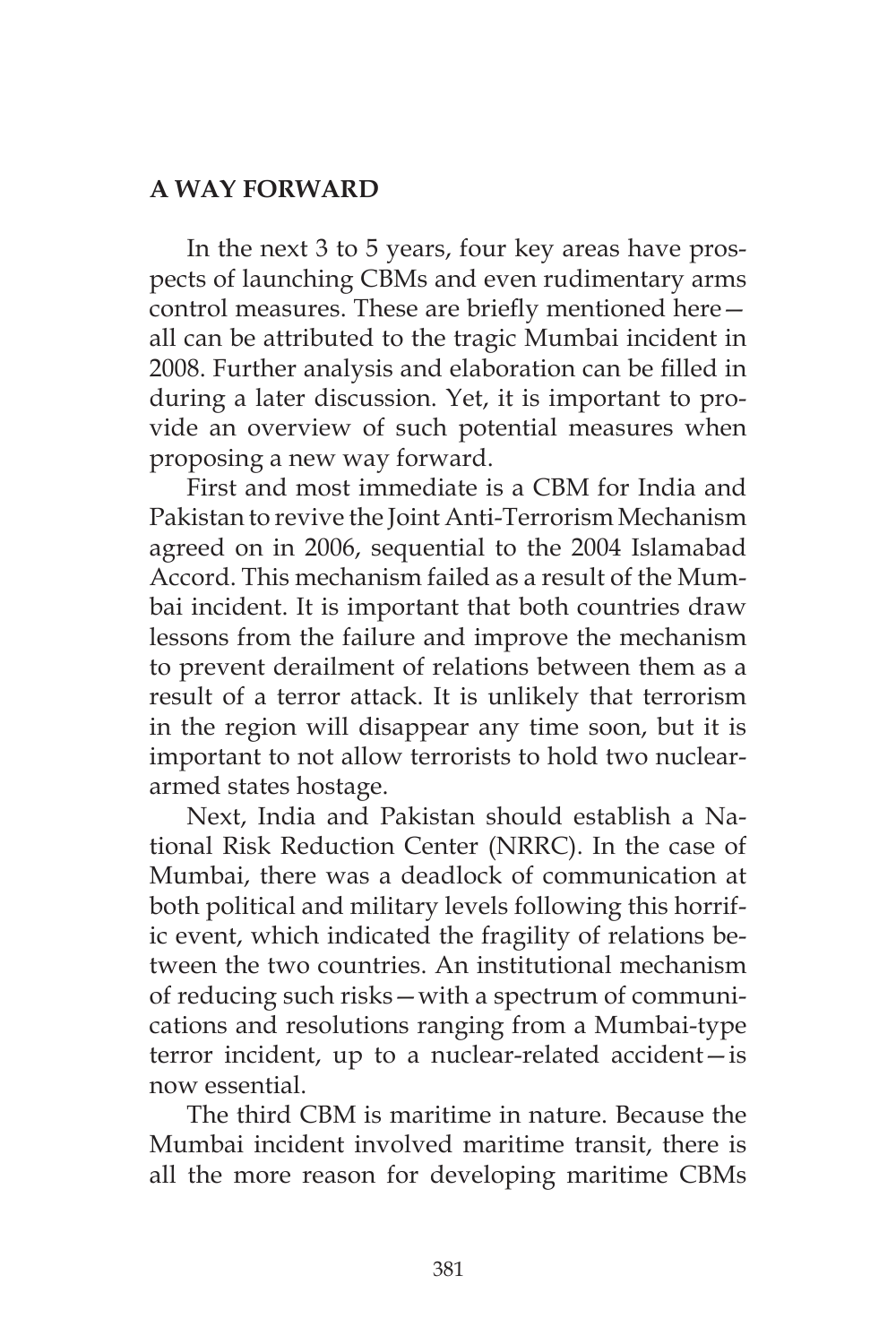between the two countries. India and Pakistan can begin under the spirit of Lahore MOU and the Incidents at Sea (INCSEA) Agreement, delineating maritime boundaries to prevent fishermen incursions, and also develop maritime cooperation in other areas such as sea piracy. A maritime hotline should be put to better use to prevent another Mumbai-like event and the abduction of innocent fishermen.

Finally, even though it may appear premature, India and Pakistan must conduct a very sober analysis of ballistic missile inventories. As widely reported and understood, the shortest-range ballistic missiles— Prithvi-I in the case of India, and HATF-I in the case of Pakistan—have little strategic utility and greater technical problems to manage. It may be wise for India and Pakistan to consider eliminating these two capabilities as a first step. This will prove to be symbolic, without impacting military stature or capabilities to address various contingencies. Similarly, in the long term, there may be a realization that the next category of ballistic missiles, Prithvi-II and HATF-II, may also be left with less military utility. The technical and strategic analysis of this proposal is not discussed here, but is again left for further analysis at a later time.

Nonetheless, if the current dialogue that has been announced to start by the end of February 2010 puts the region on the *good* path, with India and Pakistan commencing a meaningful CBM, there are clauses within the Lahore MOU that can be resurrected. Examples include engaging in bilateral consultations on security; disarmament and nonproliferation issues; review of the existing communications links; and periodically reviewing the implementation of existing CBMs. The Lahore MOU also promised that expert level agreements would be negotiated at a technical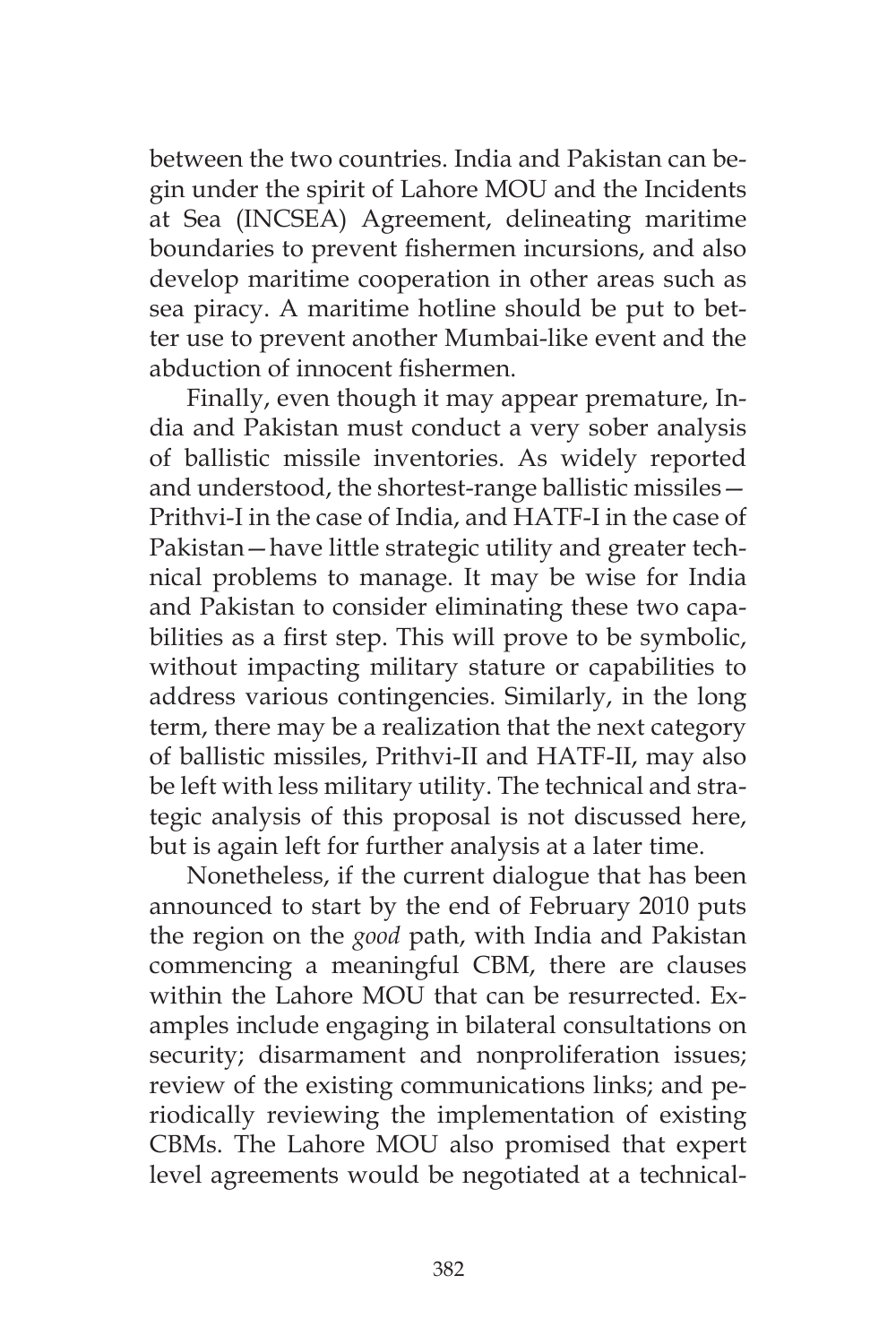expert level. It would be wise of India and Pakistan to begin a prospect of arms control and CBMs in the current decade, using the Lahore MOU as a rubric.

The first decade of the 21st century has been rife with tremendous tensions in the region, from the response to 9/11 via the War on Terror, to the lasting rivalry between India and Pakistan. This decade has shown that India and Pakistan have engaged on a pathway of competition and non-resolution that is steeped in historical precedent. The next decade should reverse this trend from competition to a cooperative security framework, redressed of new formal security threats and nontraditional security issues (e.g., water, energy, food security, and cross-border terrorism) taking a greater salience over old military issues.

## **ENDNOTES - CHAPTER 11**

1. The term "enduring rivalry" is borrowed from T. V. Paul, ed., *The India- Pakistan Conflict: An Enduring Rivalry*, New York: Cambridge University Press, 2005. He defines "enduring rivalry" as conflicts between two or more states, lasting more than 2 decades, with several militarized interstate disputes punctuating the relationship in between and characterized by a persistent, fundamental and long-term incompatibility of goals between the states.

2. Christopher J. Pherson, *String of Pearls: Meeting the Challenge of China's Rising Power*, Carlisle, PA: Strategic Studies Institute, U.S. Army War College, July 2006, available from *www. strategicstudiesinstitute.army.mil/pdffiles/PUB721.pdf*.

3. Robert Kaplan, "Pakistan's Fatal Shore," *The Atlantic,* May 2009.

4. Scott D. Sagan and Kenneth N. Waltz, *The Spread of Nuclear Weapons: A Debate Renewed,* New York: W. W. Norton, 2003, pp. 92-95.